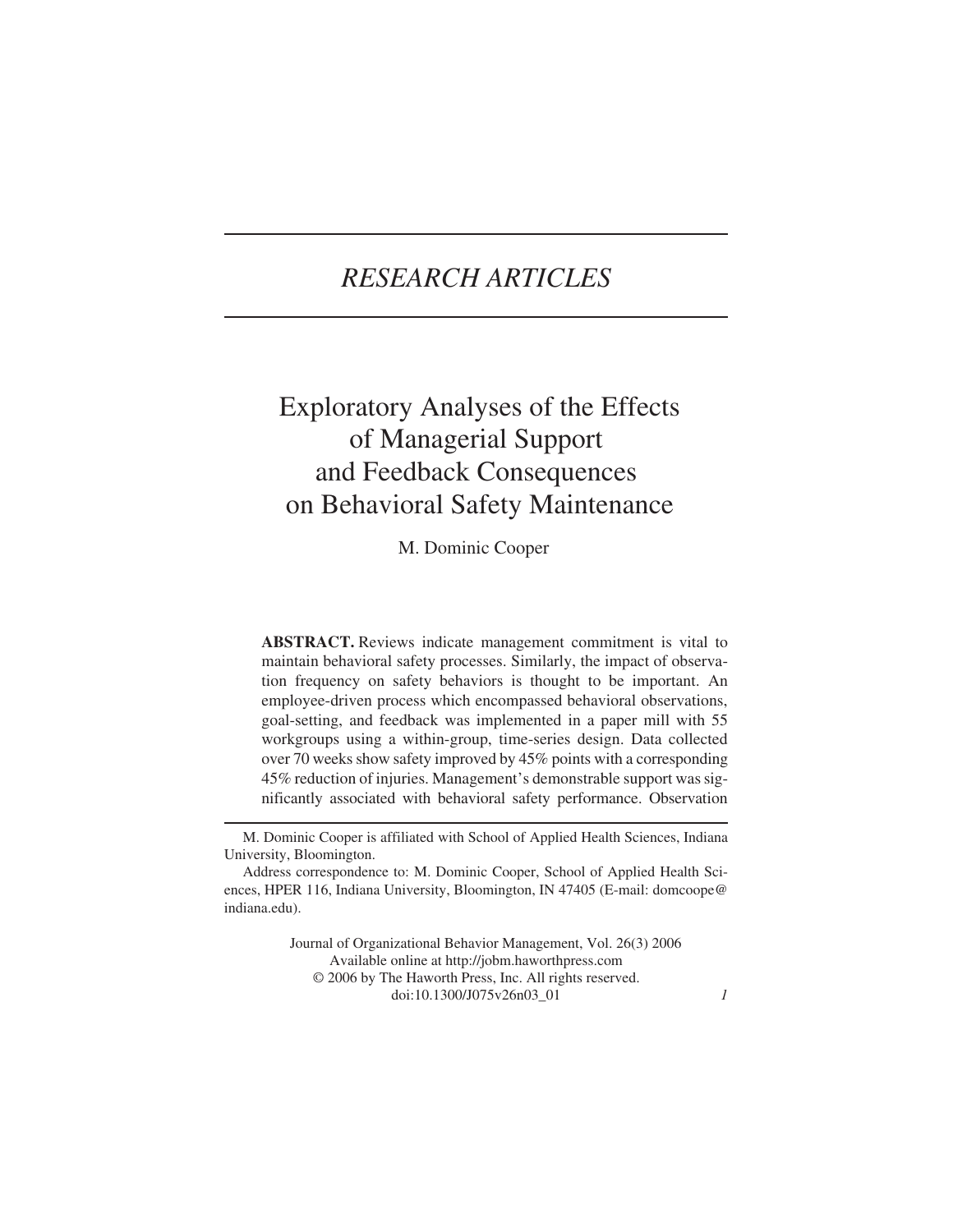frequency appeared to be unrelated to the observed percent safe scores. doi:10.1300/J075v26n03\_01*[Article copies available for a fee from The Haworth Document Delivery Service: 1-800-HAWORTH. E-mail address: <docdelivery@ haworthpress.com> Website: [<http://www.HaworthPress.com>](http://www.HaworthPress.com)* © *2006 by The Haworth Press, Inc. All rights reserved.]*

**KEYWORDS.** Behavioral safety, management commitment, observation frequency, goal-setting, feedback

Behavioral safety systems attempt to identify the small proportion of unsafe behaviors implicated in the majority of injuries. Once found, an examination of reinforcing contingencies identifies those antecedents and consequences supporting safe behavior. The safe behaviors and/or the results of safe behaviors (e.g., creating safe work conditions) are placed on workgroup specific checklists. Typically, trained observers make use of these to monitor and record the safety behavior of their peers on a regular basis (e.g., daily or weekly). Recorded observations are computed to provide a percentage safe score. This forms the basis for feedback via graphic charts or written performance summaries, so individuals or workgroups can track their progress against self-set or assigned improvement goals (Locke & Latham, 1990). Observers may also provide verbal feedback at the point of observation to facilitate corrective actions (Algera, 1990; McAfee & Winn, 1989). Research indicates 50-75% reductions in injury rates are possible within a relatively short period (Cooper et al., 1994; Laitinen, Marjamaki, & Paivarinta, 1999) with the impact lasting for many years (Fox, Hopkins, & Anger, 1987).

Both reviews (e.g., Grindle, Dickinson, & Boettcher, 2000) and commentaries (Austin, 2000) indicate the need to empirically examine the factors leading to long-term program maintenance and performance change. Studies evaluating the functional components of behavioral safety have tended to examine the impact various combinations of particular antecedents (e.g., training and goals) and consequences (e.g., feedback, praise, and incentives) exert on performance. The effects of management's support on the observed percentage safe score and/or Observation Frequency are often discussed but rarely empirically vali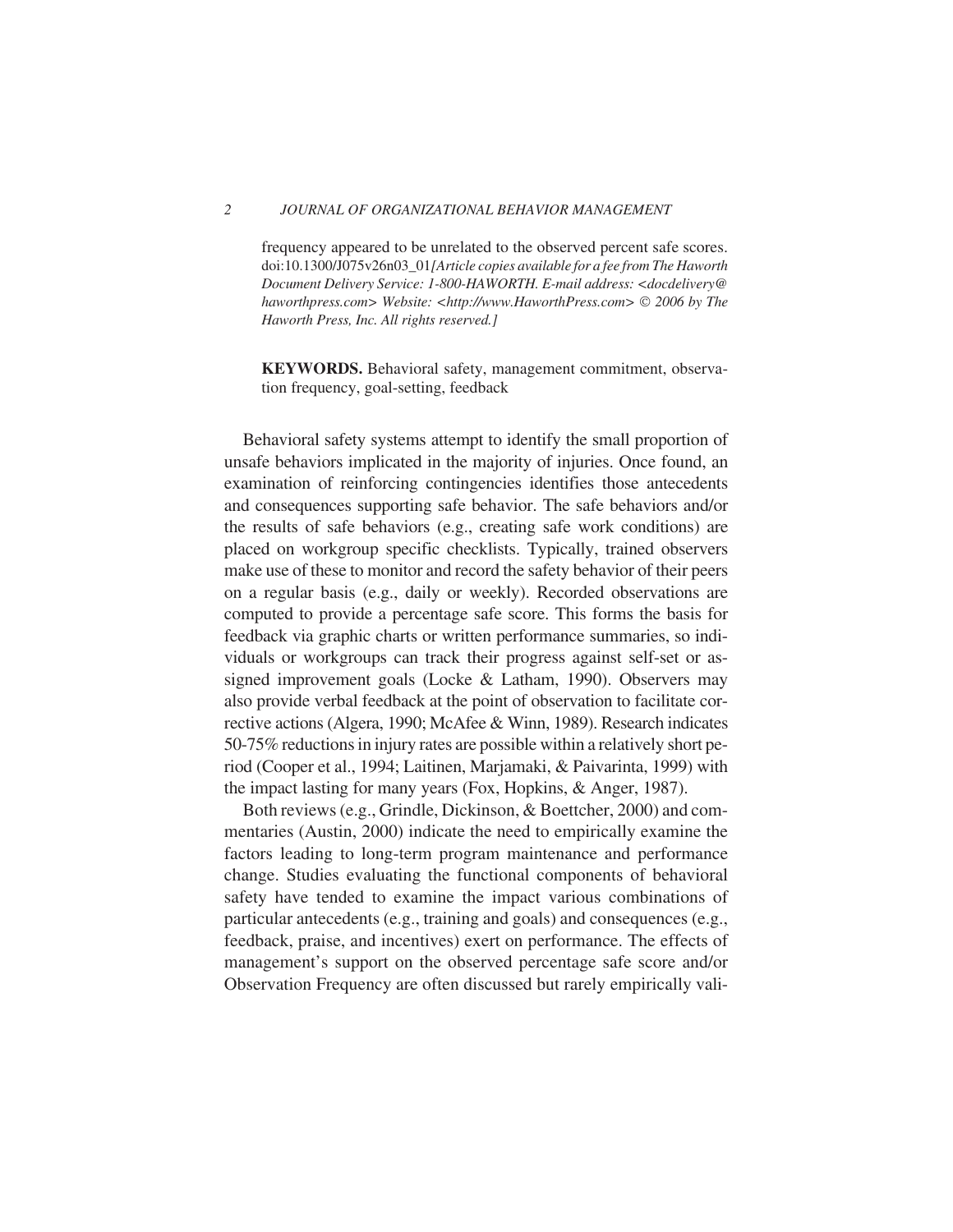dated in the literature. It is expected that both of these are essential to the maintenance of any behavioral safety intervention.

# *MANAGEMENT COMMITMENT*

In the current paper, management commitment is defined as "engaging in and maintaining behaviors that help subordinates achieve a goal." High levels of management commitment are essential for organizational interventions to succeed (Rodgers, Hunter, & Rogers, 1993). Safety interventions are no exception. Work conducted in the UK construction industry revealed management's commitment to the behavioral safety process accounted for approximately 31% of the variance in the observed percent safe score (Robertson et al., 1999). In an Australian qualitative study of multiple-site interventions, Harper et al. (1997) identified nine important leadership features essential to the maintenance of behavioral safety initiatives. Active managerial involvement in the behavioral safety process was the most important. Likewise, in a Canadian study within the petrochemical industry, Cook and McSween (2000) indicated those behavioral safety processes with high supervisory involvement also had a higher percentage of employees conducting observations (i.e., observation frequency).

Broadly speaking, management commitment is measured in two ways: Direct questions are asked of managers (Hollenbeck et al., 1989), or their commitment behaviors are monitored (Salancik, 1977). The difficulty with the former method is managers seem unlikely to express, or admit to, the notion that they are not committed to safety or the initiative. The advantage of the latter method is that proof of commitment for the program are the same management behaviors that promote the program goals, and these behaviors can be reinforced like any other operant.

Some causes of failed safety initiatives can be found in the behavior of the leadership team and the signals which they communicate to the workforce (Buchan et al., 1999). Zohar (2000) utilized a behavioral leadership-based intervention model to show improved transactional behaviors of supervisors resulted in greater employee use of hearing protection,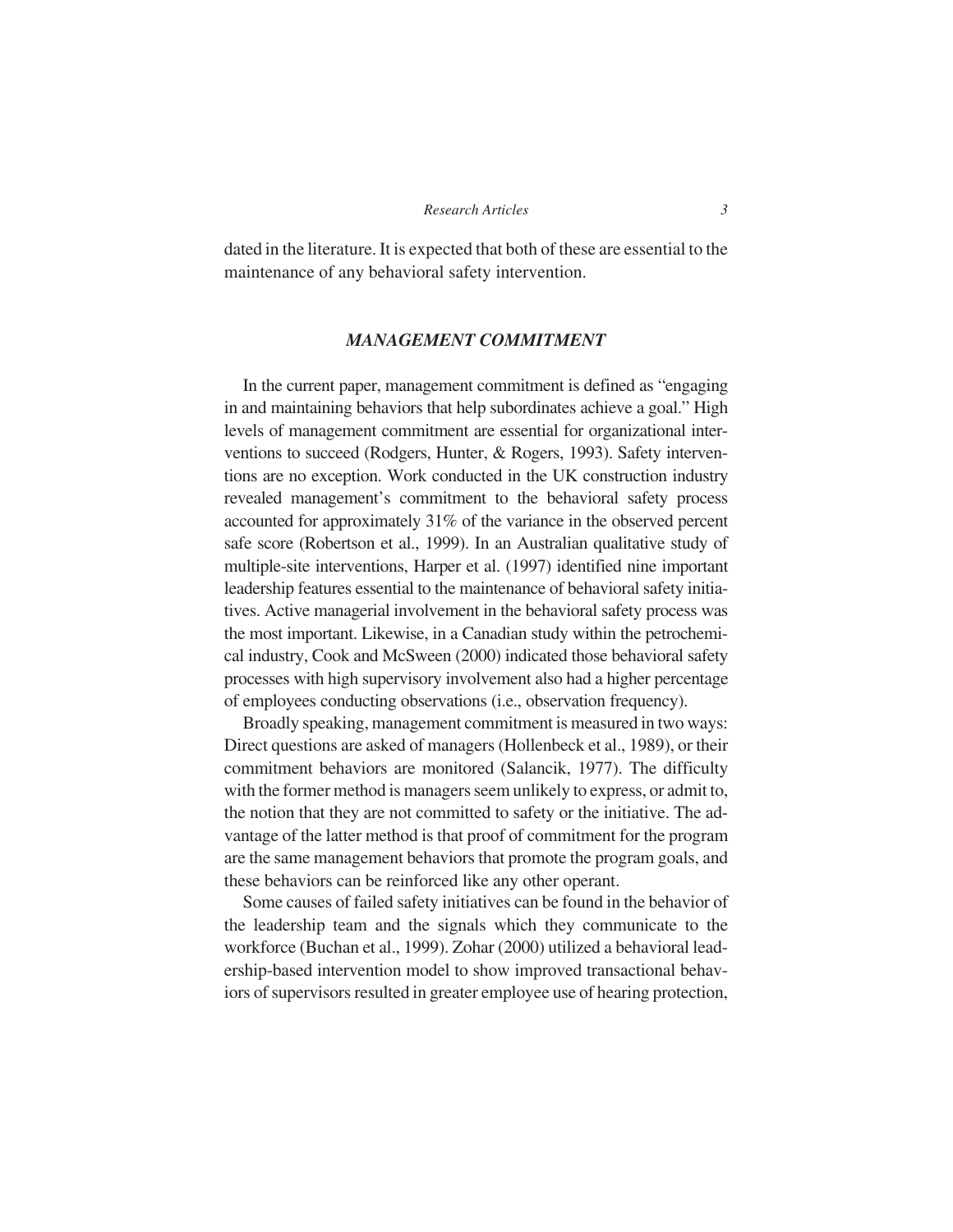and significantly decreased the number of minor injuries. Zohar and Luria (2003) obtained similar results in an oil refinery and two food processing factories. Zohar suggested the influence of supervisory behavior on employee behavior becomes stronger due to successive reinforcement-learning effects derived from supervisory provision of antecedents (e.g., goals) and consequences (e.g., feedback). In addition, the reinforcement value of personal supervisory attention and recognition is thought to play a large part in changing employee behavior (Stajkovic & Luthans, 1997).

Engaging in such behaviors may also become naturally, and perhaps vicariously, reinforcing for the managers and supervisors themselves as the desired outcomes are realized (Bandura, 1986). Thus, a reciprocal relationship appears to exist between managerial commitment behaviors and employee safety behaviors, which lead to increase in both over a period of time.

Managerial commitment behaviors can be wide and varied. However, they are likely to reflect both people issues (e.g., manager speaking to an employee to correct an unsafe act) and system support issues (e.g., manager monitoring project progress). One pertinent system support factor for all behavioral safety processes is observation frequency. This is an important indicator of the company's commitment to the behavioral safety process because managers must choose to incur the financial costs involved in releasing "observers" from their place of work for approximately 15-30 minutes at a time. For example, some behavioral safety processes are based on one observation per work area, per week (e.g., Mattila & Hyodynmaa, 1988), while others are conducted in all work areas 2-4 days per week (e.g., Reber, Wallin, & Chokkar, 1990) or daily (e.g., Cooper et al., 1994). Often, observations do not take place at all due to line-managers' resistance to the process (Cooper, 1998; Krause, 1995).

# *OBSERVATION FREQUENCY*

Observation frequency is thought to be important in behavioral safety processes for a number of reasons: (1) a large number of observations create more reliable (Bausell, 1986) percentage safe scores; (2) larger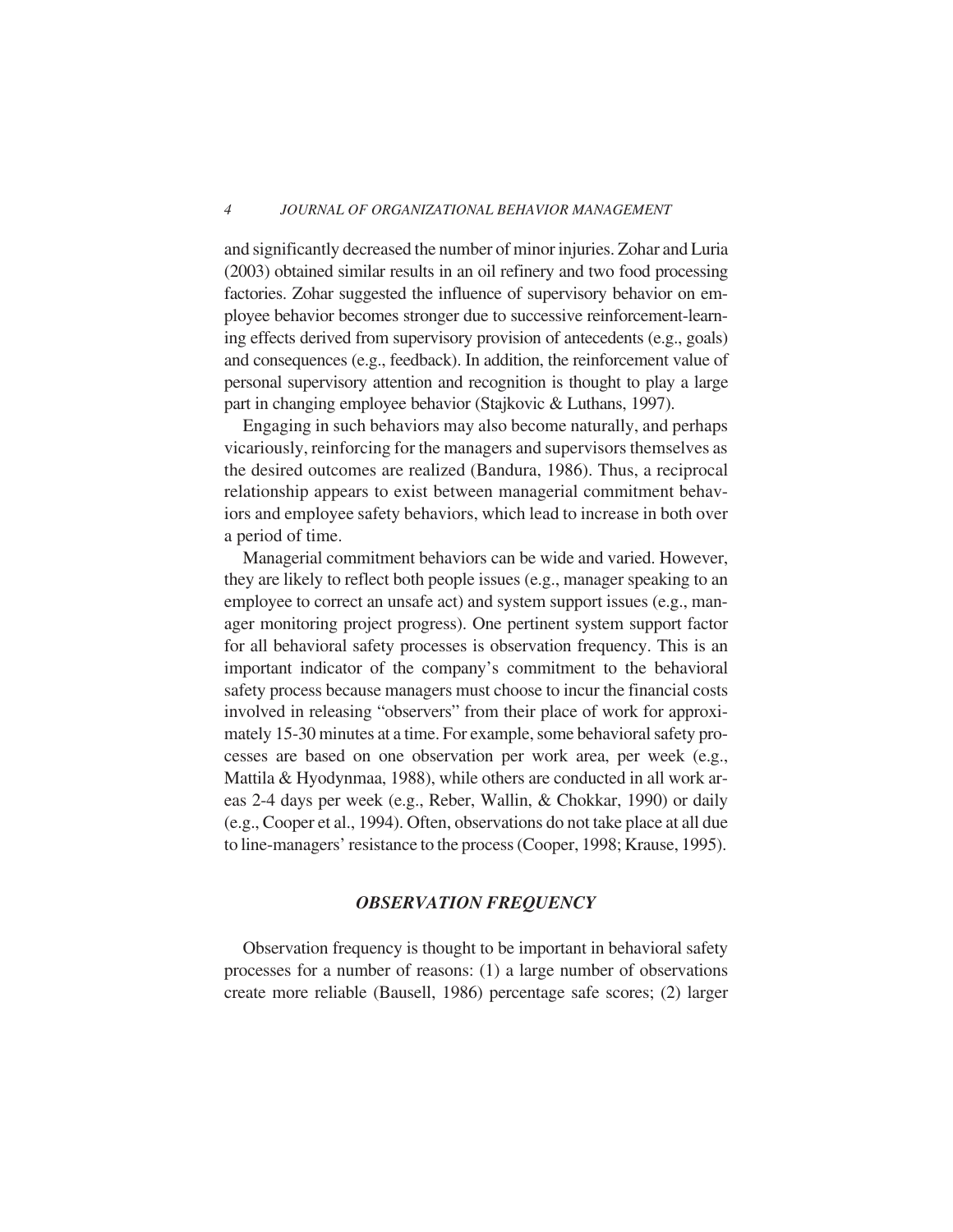numbers of observations make it easier to account for variations in performance (e.g., Komaki, Zlotnick, & Jensen, 1986); (3) a greater number of observations provides greater potential for more frequent verbal feedback at the point of observation; (4) the very act of observing is thought to change the behavior of the observer (Alvero & Austin, 2004) and the observed (Kazdin, 1982); and (5) conducting observations provides an indirect measurement metric of an observer's commitment to the process (Robertson et al., 1999).

Persuading employees to conduct behavioral observations is fraught with difficulty. Often perceived as "spying," some US labor unions (e.g., UAW, TWU) officially disapprove of behavioral safety as they believe behavioral safety systems: (1) lead management to abrogate their responsibility for safety; (2) treat employees as "Pavlovian" dogs to be manipulated; (3) generate fear amongst workers; (4) create conflict among workers; (5) lead to less use of higher engineering controls; and (6) discourage the reporting of injuries and drive problems underground (Frederick & Lessin, 2000). Some of these assertions have been rebutted (Cooper, 2003), but they remain very important issues awaiting scientific inquiry. They are also very real obstacles to overcome in the workplace when introducing a behavioral safety system.

In sum, the above evidence indicates management's commitment and Observation Frequency are both important variables helping to determine the effectiveness and potential maintenance of a behavioral safety process. The current study aimed to explore the relationship between the percentage safe score, the Observation Frequency and management's commitment in a paper mill.

# *METHOD*

# *Participants and Setting*

This study was conducted in a paper manufacturing plant employing approximately 500 unionized personnel within nine main departments.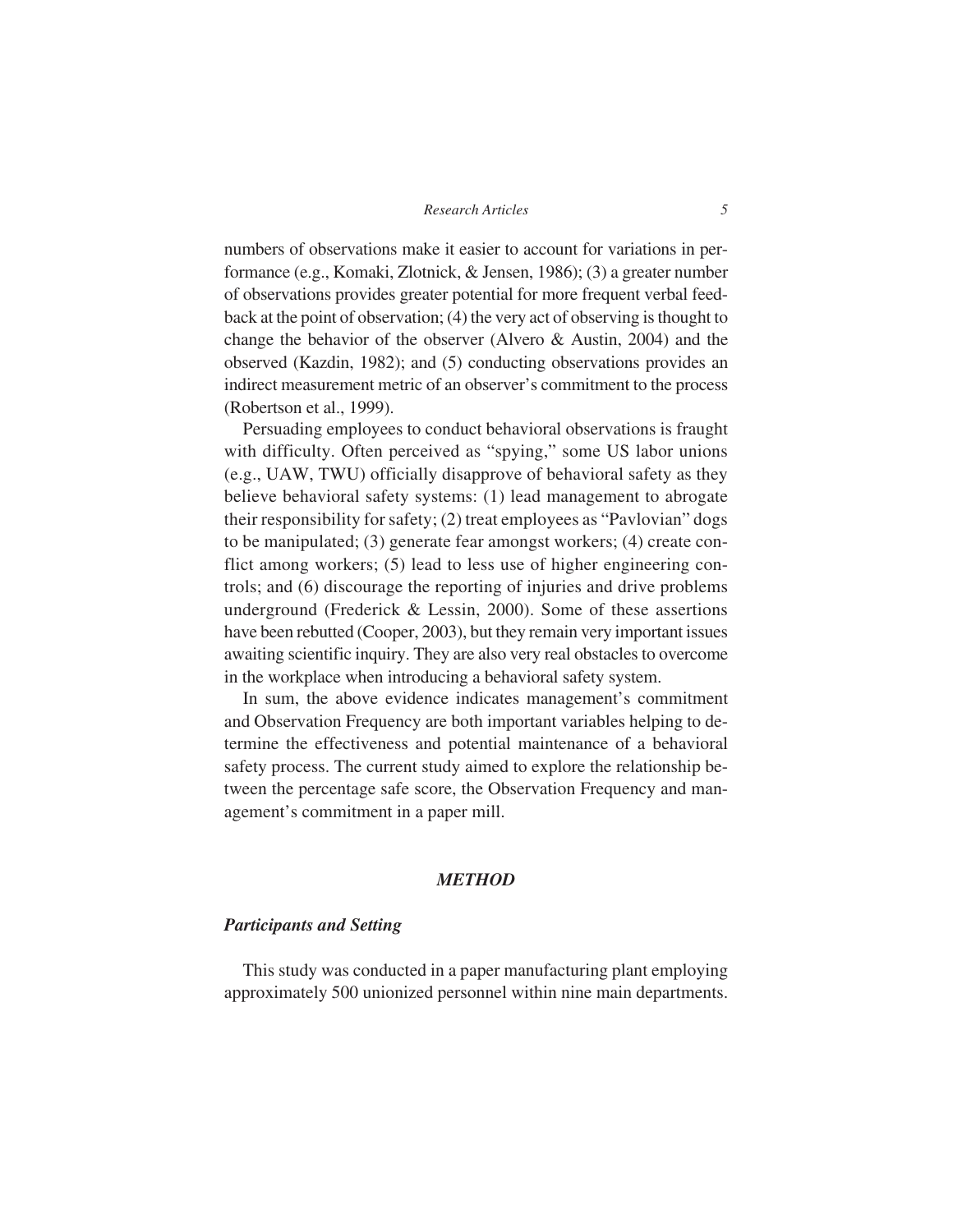Two main production departments (Paper Mills One and Two) operated with shift employees who worked on a continuous 24-hour,  $3 \times 8$  hour rotating shift system with two shifts off-duty at any one time. Within these two departments, there were seven main work areas. Employees directed diluted wood pulp onto a paper machine wire (about 9 meters wide, moving at a speed of 45 mph) at a rate of 2 tons per second. They, then, ensured the newly formed paper web left this section and was picked up by a vacuum and forwarded to be pressed between a series of rollers (weighing over 60 tons each) to eliminate water. Subsequently, the paper web was processed through a steam-heated "dryer" section and "pressed" between polished steel rollers. Employees had to react if the paper web breaks at this point. Thereafter, the paper web was scanned for weight, thickness, and moisture, before being reeled onto a jumbo reel. A jumbo reel contained almost 25 tons of paper, and was changed every 50 minutes. After being changed, the completed jumbo reels were then forwarded to the "slitting area" where they were cut to size to produce 30 customer reels using winding machines that run at speeds of up to 90 mph. Once cut, the reels were wrapped and taken to the warehouse with forklift trucks.

Employees within warehousing operations worked a  $2 \times 8$  hour shift system (morning and afternoon). The remaining personnel were 18 workgroups, comprised office workers, laboratory staff, engineering maintenance, and contractors (e.g., canteen, cleaners) who worked a "normal" 5-day, 39-hour week. During shutdowns for maintenance there could also be up to 5,000 extra contractors on-site for a week or more at a time.

The company had one full-time safety professional and one management-union safety committee in place prior to implementation. In addition to hazard spotting exercises (i.e., line-managers and workers looking for unsafe conditions), employees were encouraged to report all potential incidents, no matter how minor. Initial analyses of these suggested a large number of unsafe behaviors were taking place, which led the site to explore the possibility of implementing a behavioral safety process. The site drew up a working group drawn from a cross-section of the mill and all the union safety representatives. The working group visited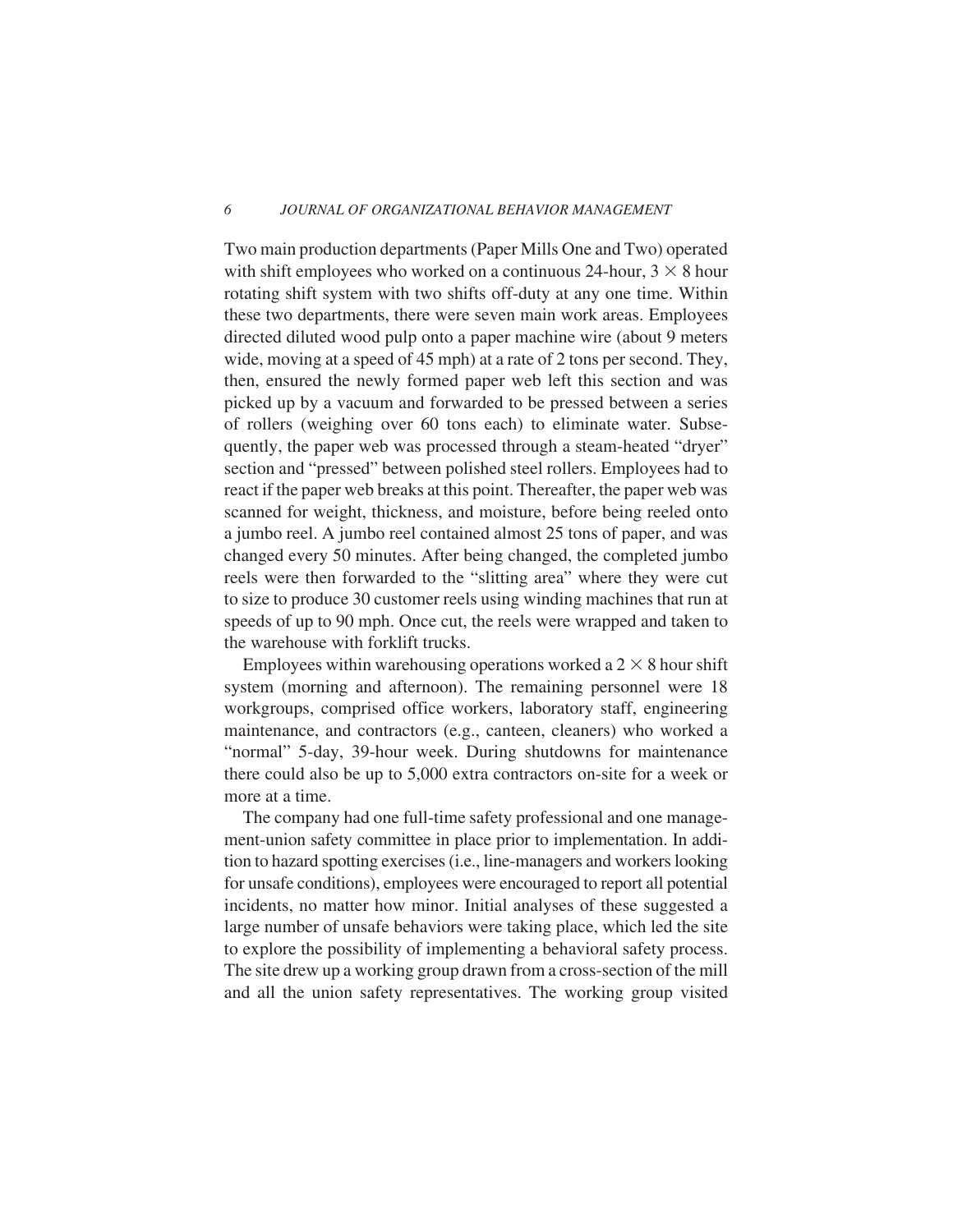many other companies implementing different behavioral safety processes and spoke with many safety experts to select a system compatible with the company's culture and aims.

# *Intervention Design*

This quasi-experimental case study used a within-group, time-series design (Komaki & Goltz, 2001) with 55 workgroups which included a transitional workforce of 50-150 on-site contractors. While data were collected continuously over 70 weeks, three consecutive interventions were implemented using an ABABAB design. The sequence of interventions included: (1) Baseline 1 (4 weeks); (2) Intervention 1 (21 weeks); (3) Return to Baseline 2 (4 weeks); (4) Replication Intervention (18 weeks); (5) Return to Baseline 3 (4 weeks); and (6) Replication Intervention (19 weeks). Each baseline started immediately after the preceding intervention (see Figure 1).



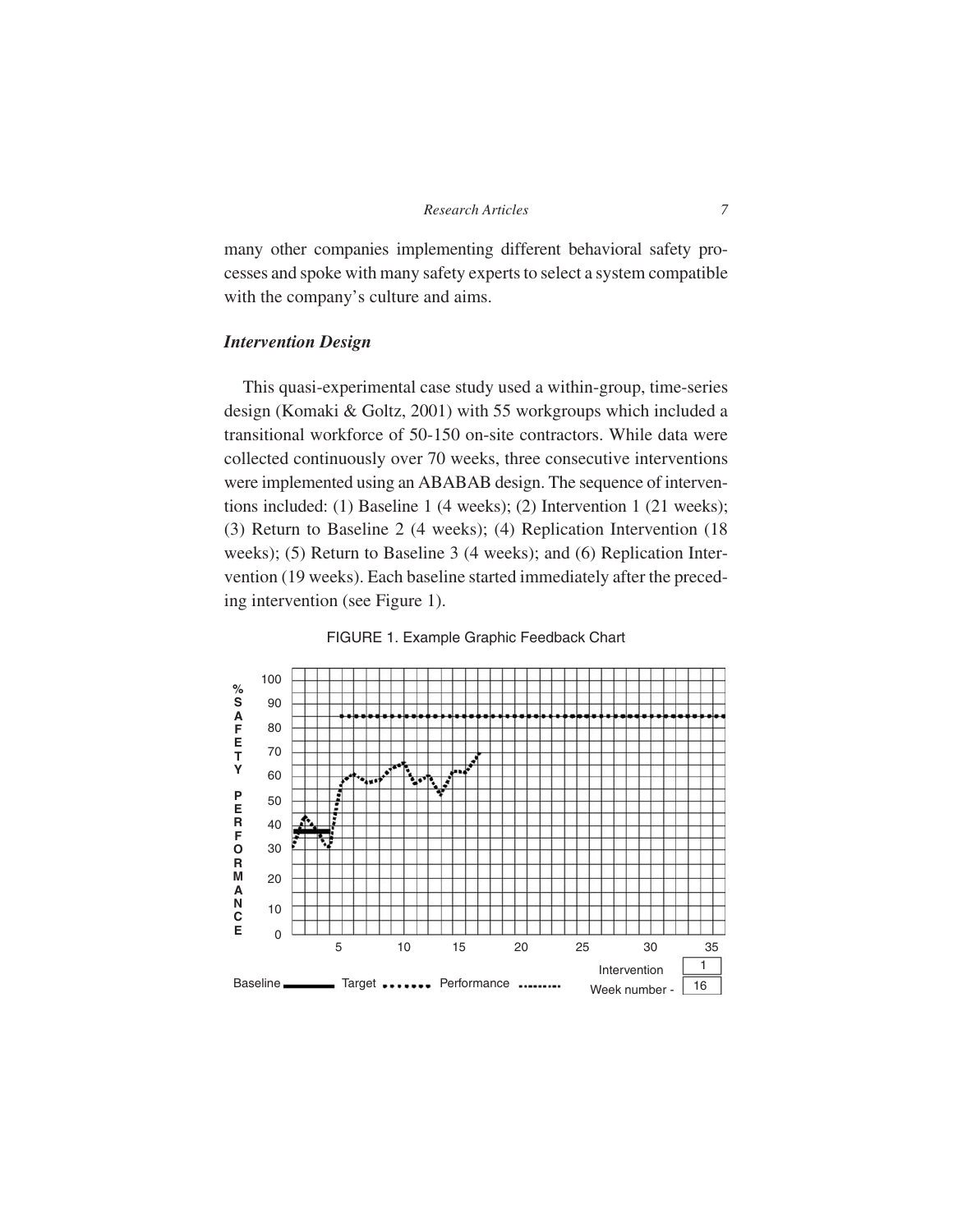#### *Measures*

*Safety Performance.* An examination of injury incident records for the previous two years helped to identify the most frequent types of unsafe behaviors. Unsafe behaviors were initially categorized according to their geographical location in the mill, the types of injuries sustained, and the place of injury on the body. Then each was subjected to a functional analysis conducted by previously trained employees  $(n = 30)$  who had specifically volunteered to help the project coordinators develop the behavioral checklists after their work shift. Teams of five volunteers collectively performed each functional analysis.

An example unsafe behavior causing injury was "Striking bar with 14lb sledgehammer to remove wad between drums, while someone is under winder drums in the pit below." A prior injury occurred when vibration from this action caused the employee to release the bar which fell on a colleague below and struck him on the face. The identified antecedents for this example included the lack of a proper tool for removing wads, the availability of improvised tools, and the end of the shift approaching (i.e., a time constraint). The strongest consequences maintaining this unsafe behavior were saving time, getting the job done, and keeping production going. In addition to identifying the appropriate safe behavior, these analyses also revealed barriers to safe behavior such as, in this example, the lack of a formal safe system of work, proper tools for the job, and availability of improvised tools (i.e., sledgehammer).

For each of the 31 observation zones across 21 different work areas, unsafe behaviors identified by the functional analysis teams were listed on draft checklists and returned to employees in every work group for comment at special meetings. Each checklist contained a number of proposed safe behaviors, the reasons for their inclusion (e.g., a high number of injuries on record due to the behaviors), and a rating scale of "work area agreement" from A to E for each proposed checklist item (A being "Strongly retain" and E being "Strongly eliminate"). In some instances, the workgroups removed or added behaviors. Before final adoption, the workgroup approved each behavior on the checklist.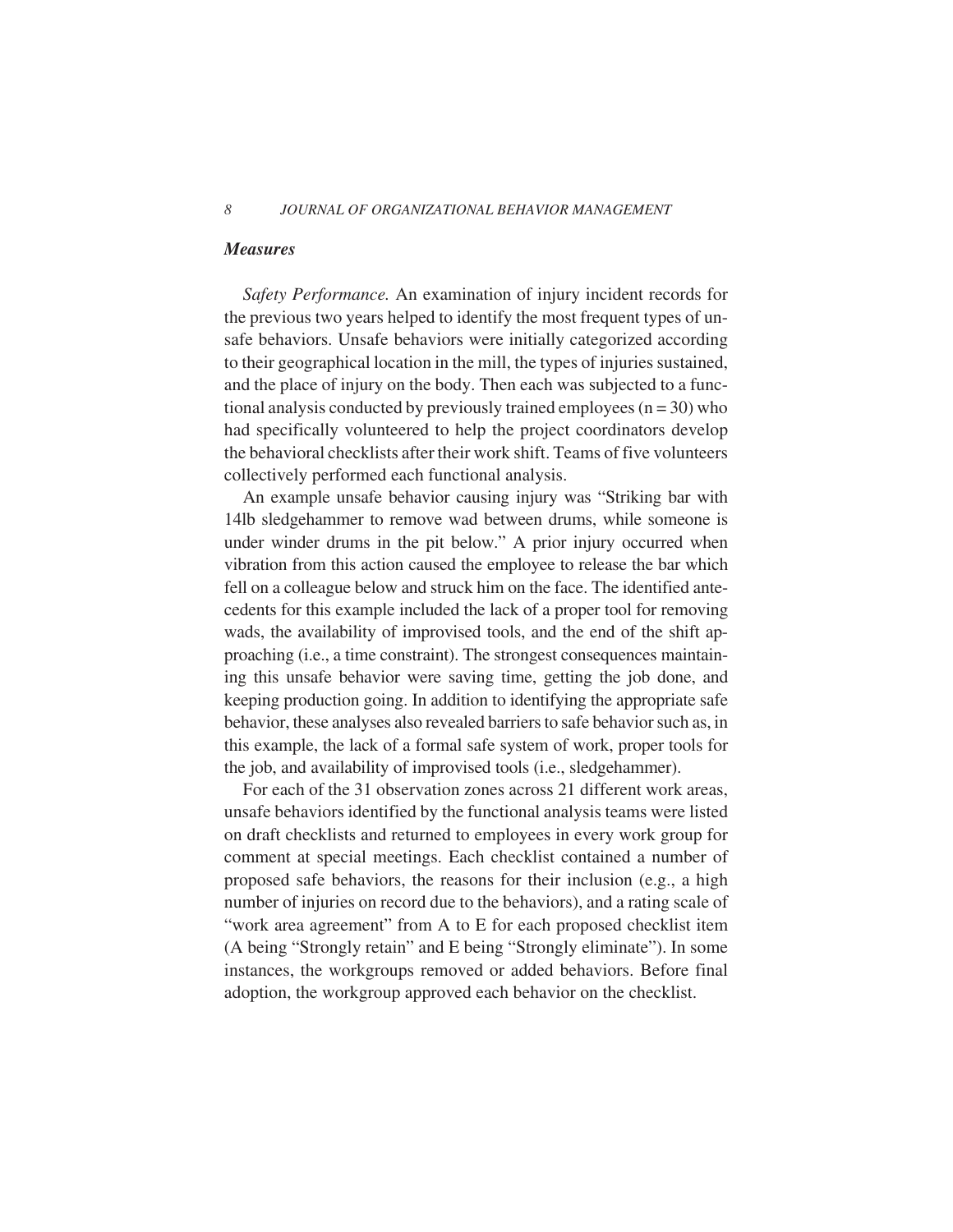Each adopted checklist (see Table 1 for a sample checklist) contained a maximum of 20 safe behaviors (e.g., personnel are holding the handrails when using stairs) or "footprint conditions" (e.g., hoses are coiled and stored on hooks, not left in walkways) pertaining to the work area of interest. Footprint conditions were defined as "a physical trace that an unsafe behavior has occurred." For example, an uncoiled hose left across a walkway to cause a trip hazard provided evidence that someone has not put the hose away after use (an unsafe behavior). Such an event was referred to as a "Footprint condition" simply because the hose could not have gotten there on its own (others call these "results"; see Daniels, 1989). Therefore, a "footprint" of an unsafe behavior usually created an unsafe "condition." These behaviors and footprints were divided into various categories (e.g., Housekeeping, Personal Protective Equipment).

Each checklist contained three columns: Safe, Unsafe, and Unseen (see Table 1) for observers to record the results of their observations of employee safety behavior (see procedural section below for observation details). If any one person in a workgroup performed an unsafe behavior, the whole workgroup was scored unsafe on that particular behavior (Komaki, Barwick, & Scott, 1978). Therefore, any particular behavior recorded as *safe* meant the whole workgroup was successfully performing a safe behavior. A frequency count of the number of persons unsafely performing a particular behavior determined the recording of unsafe behavior. The total number of safe behaviors recorded were divided by the sum of the total safe and unsafe behaviors recorded, and multiplied by 100 to calculate an Observed Percent Safe score (the primary dependent variable in this study).

The unseen column was marked when a particular behavior or footprint did not occur during the 15-30 minutes of observation tour (the project team analyzed these to remove infrequently recorded behaviors from subsequent intervention checklists).

Project coordinators entered daily observation data into a behavioral safety computer database (Cooper, Bissett, & Walters, 1999) when they received the completed behavioral checklists from the workgroup observers. The database contained an exact copy of each checklist, for each observation zone, by shift or workgroup, with corresponding data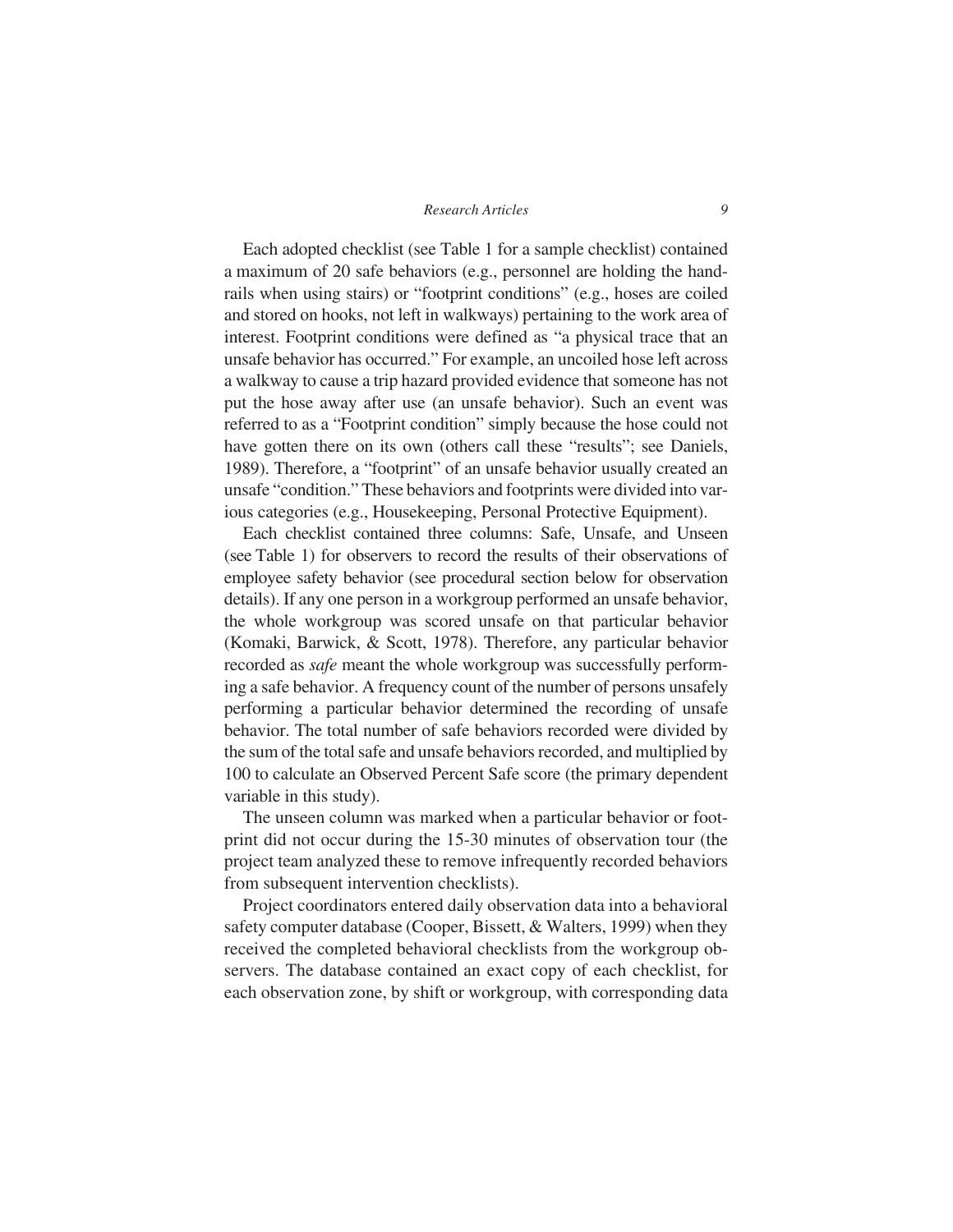# TABLE 1. Example Behavioral Safety Checklist

| <b>Company: Paper Mill</b>        |                                                                     | <b>Department: Paper Production</b> |             | <b>Work Area: PM1A</b> |               |  |
|-----------------------------------|---------------------------------------------------------------------|-------------------------------------|-------------|------------------------|---------------|--|
| Intervention: 1                   |                                                                     | Team: A                             |             | Date:                  |               |  |
| <b>Category: Access</b>           |                                                                     |                                     |             | Unsafe                 | <b>Unseen</b> |  |
| 1.0                               | Walkways are clear of obstructions                                  |                                     |             |                        |               |  |
|                                   |                                                                     |                                     |             |                        |               |  |
|                                   | <b>Category: Housekeeping/General</b>                               |                                     | Safe        | <b>Unsafe</b>          | <b>Unseen</b> |  |
| 2.0                               | All guards are in place and in good condition                       |                                     |             |                        |               |  |
| 3.0                               | Personnel are not standing on handrails                             |                                     |             |                        |               |  |
| 4.0                               | Back is kept straight when lifting                                  |                                     |             |                        |               |  |
| 5.0                               | Crane hooks are left at safe height                                 |                                     |             |                        |               |  |
| 6.0                               | Floors are clear of spillage's of:                                  |                                     |             |                        |               |  |
| 6.1                               | Oil                                                                 |                                     |             |                        |               |  |
| 6.2                               | Chemicals                                                           |                                     |             |                        |               |  |
| 7.0                               | Sharp blades are in containers when not<br>in use                   |                                     |             |                        |               |  |
| 8.0                               | All drain grids are in good condition and<br>seated properly        |                                     |             |                        |               |  |
|                                   | Category: Personal Protective Equipment (PPE)                       |                                     | <b>Safe</b> | Unsafe                 | <b>Unseen</b> |  |
| 9.0                               | Ear protection is worn at all times on<br>operating floor           |                                     |             |                        |               |  |
| 10.0                              | Full face mask is being worn when tail<br>feeding on calendar stack |                                     |             |                        |               |  |
| 11.0                              | Gloves are worn when handling:                                      |                                     |             |                        |               |  |
| 11.1                              | Doctor Blades                                                       |                                     |             |                        |               |  |
| 11.2                              | Hot objects                                                         |                                     |             |                        |               |  |
| 11.3                              | Chemicals                                                           |                                     |             |                        |               |  |
|                                   | <b>Category: Emergency Equipment</b>                                |                                     | Safe        | Unsafe                 | Unseen        |  |
| 12.0                              | Emergency exits are free from obstruction                           |                                     |             |                        |               |  |
| 13.0                              | Red fire hoses are used for emergency<br>purposes only              |                                     |             |                        |               |  |
| 14.0                              | Emergency equipment is free from obstruction                        |                                     |             |                        |               |  |
| 15.0                              | Fire hose boxes all contain the full & correct #<br>of items        |                                     |             |                        |               |  |
| <b>TOTAL:</b><br><b>Comments:</b> | %Safe = (total safe/(total safe + total unsafe)) * 100              |                                     |             |                        |               |  |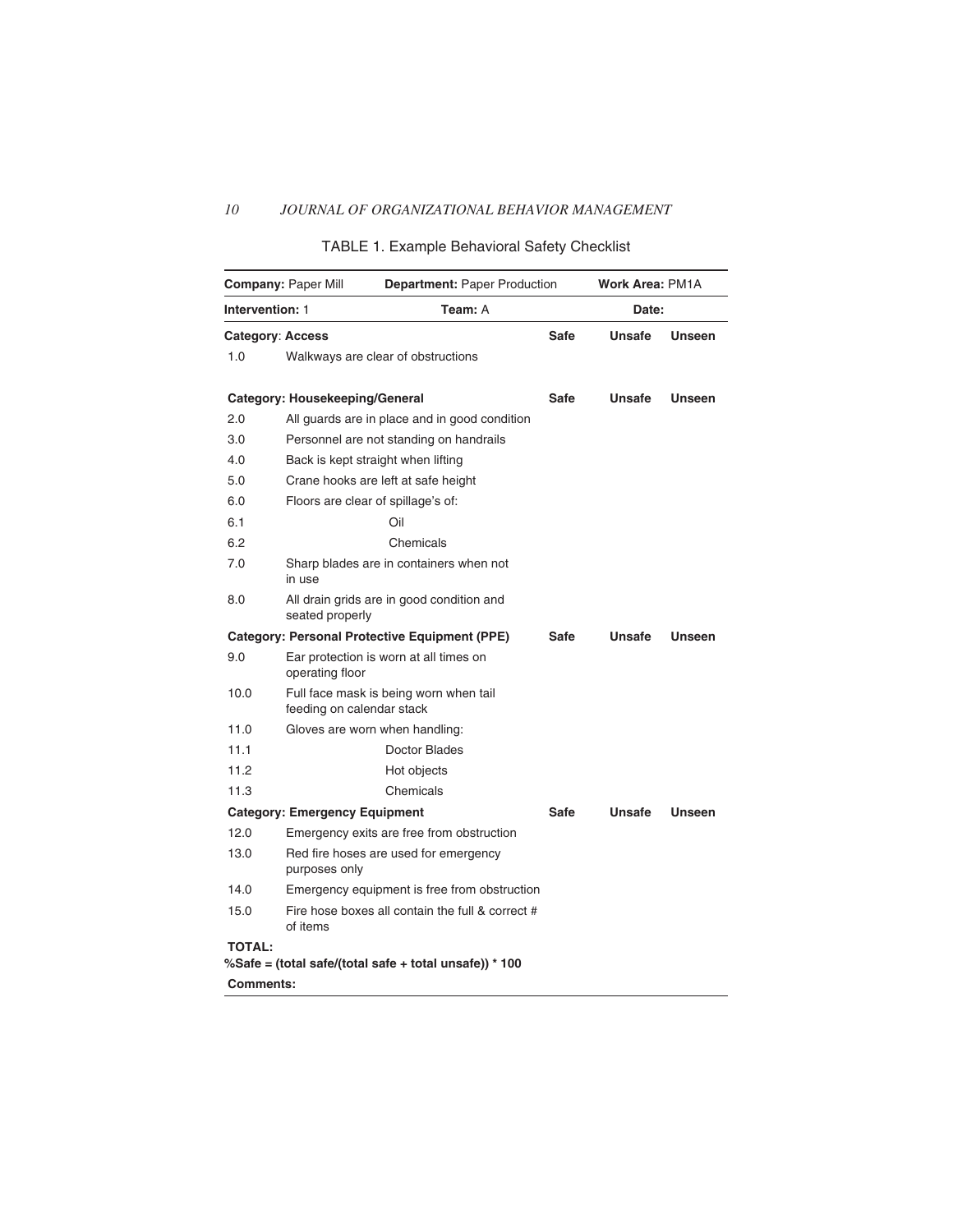entry fields in the safe, unsafe, and unseen columns. Once entered, the program automatically calculated a percent safe score (i.e., total safe/ total safe and unsafe, multiplied by 100). The program was used to generate the weekly feedback reports for each workgroup.

*Observation Frequency*. This study was designed so that 251 observations could potentially be conducted per week across all the observation areas and shift workgroups. Observation Frequency (OF) was calculated by dividing the number of *actual* observations recorded by the *potential* number of observations (i.e., 251), and multiplying by 100. Missing observations were tracked using the computerized behavioral safety database, making it possible to accurately record the number of *actual* observations completed (an observer's completed checklist entered into the program counted as one completed observation). The coordinator entered the shift rotation or work pattern for each of the observation zones within the work areas into the computer program at the beginning of the study, and updated the shift rotation pattern annually. This provided the expected number of observations for each workgroup in the observation zones according to shift patterns.

In the current paper, OF is expressed as the aggregated average weekly percentage of observations conducted across the site as a whole. Observation Frequency was monitored throughout the study starting at the beginning of the baseline period.

*Management Commitment*. Briefing or "buy-in" sessions (described later in the Procedure) took place at the beginning of the project. The whole management team was asked to "pledge" their support to the initiative by agreeing to engage in specific behavioral acts to demonstrate their commitment. These management commitment behaviors were monitored by using a behavioral Visible Ongoing Support (VOS) checklist containing the seven items depicted in Table 2.

Each set of workgroup observers were asked to complete the VOS measure once a week, on the basis of their recollection of support received from the various parties (i.e., line-manager, project coordinator, etc.), or activities undertaken (e.g., feedback meetings held). The VOS checklists contained two columns: Yes and No, which were used to calculate the percent VOS in the same manner as the percent safe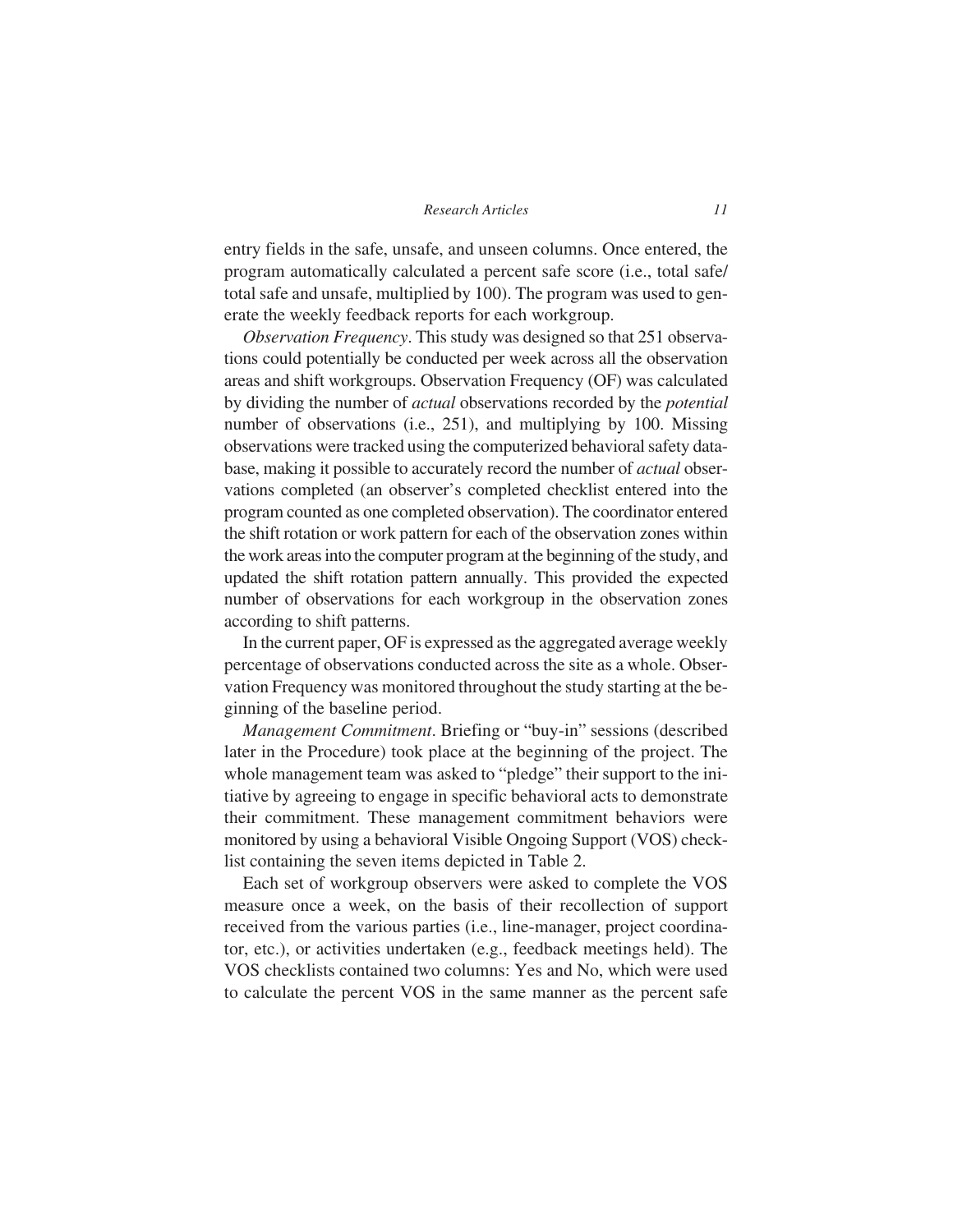|  |  | TABLE 2. Visible Ongoing Support Behaviors |  |
|--|--|--------------------------------------------|--|
|--|--|--------------------------------------------|--|

| Number | Item                                                                                |
|--------|-------------------------------------------------------------------------------------|
|        | Has any member of management accompanied you during an observation this<br>week?    |
|        | Has your champion made contact to support you in your role, this week?              |
| 3      | Has the process coordinator made contact to support you in your role, this<br>week? |
| 4      | Has a weekly feedback meeting been held this week?                                  |
| 4a     | If so, were the previous week's findings discussed?                                 |
| 4b     | Were everybody's questions answered satisfactorily?                                 |
| 5      | Have any remedial actions been addressed since last week?                           |

score for each individual observation zone. The VOS ratings began immediately after the baseline period was completed because the managerial commitment behaviors were not required until then.

*Remedial Action Rate*. In this study, a remedial action was defined as "any action that the organization took to rectify a physical hazard that has the potential to cause harm, which could not immediately be resolved at the time of identification by an individual without recourse to a formal organizational request procedure." The company strongly encouraged employees to report hazards so they could be dealt with before an accident occurred. Any hazards spotted by an observer that could not immediately be dealt with and required a potential remedial action (e.g., the painting of steps to the medical facility in yellow to highlight their potential as a tripping hazard) were noted in a specific comments section placed at the bottom of every behavioral observation checklist.

These were recorded in the computer program by the project coordinator at the time of observation data entry and assigned a special code to make these distinguishable from those reported by all employees. The coordinator then directed these to the appropriate authority for action (e.g., engineering department).

The weekly remedial action completion index was calculated by dividing the number of completed actions by the total number of hazards identified, and multiplying by 100. In an attempt to maintain workforce enthusiasm for, and commitment to, the project, examples of the items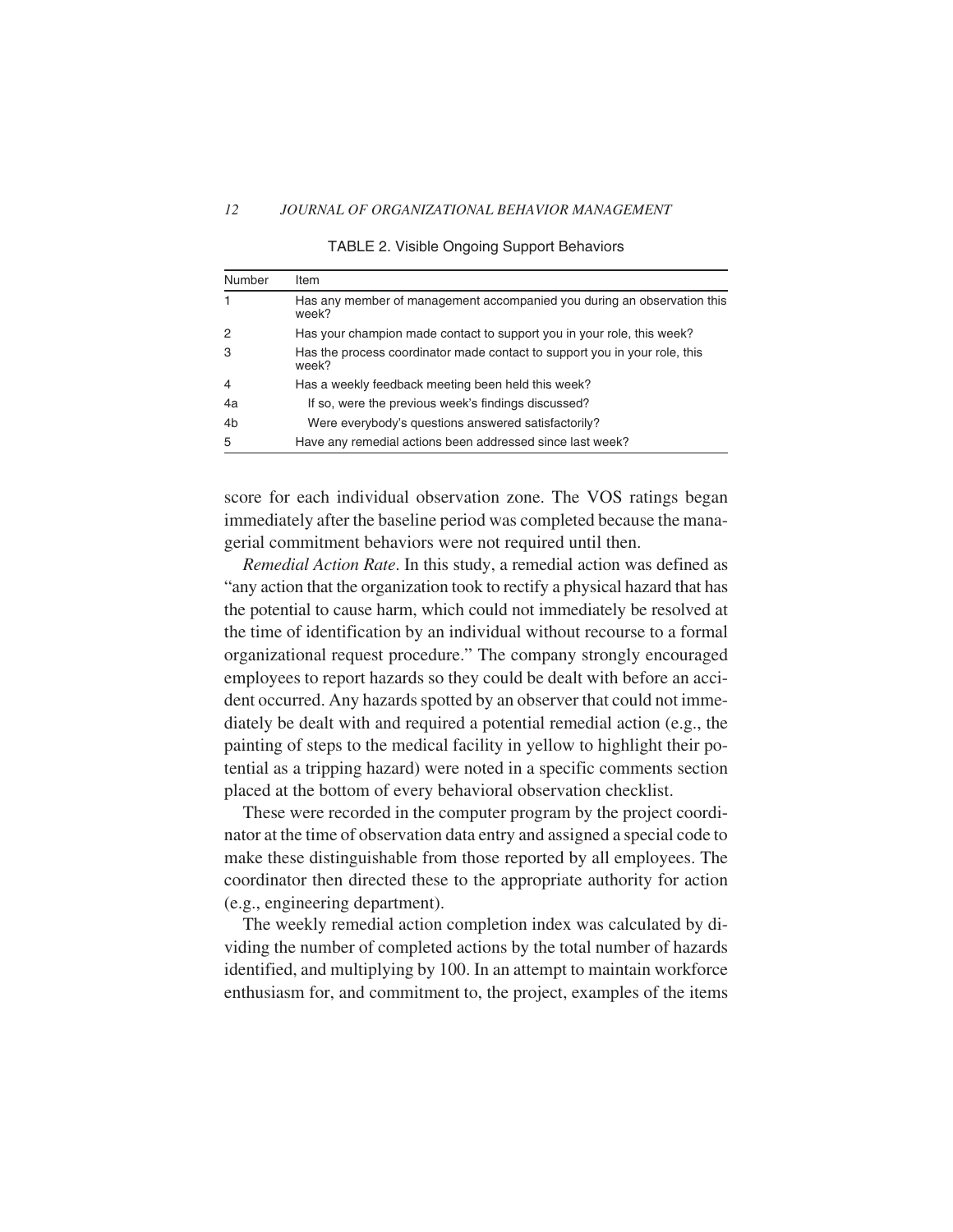addressed were also published in a monthly newsletter to publicize the tangible results the initiative was producing.

*Injuries*. The company involved in the study had a policy requiring employees to report all injuries regardless of the need for medical treatment. Injury was defined as "damage or harm done to or suffered by a person." Employees reported these via the company's official "accident reporting book." The company was required by law to report serious injuries (e.g., temporary loss of sight, unconsciousness) immediately to the British Health and Safety Executive. In addition, all injuries requiring three or more days away (UK standard for a lost-time injury) from normal duties had to be reported to the regulator within 10 days.

Whether or not all injuries were actually reported is a moot point. Figure 2 shows the historical figures for all known injuries (lost-time and minor) for the five years prior to implementation (January to December). In the year prior to the beginning of the behavioral safety process, the company had experienced 202 injuries. The number of injuries was the primary outcome measure used by the company to assess the effectiveness of the behavioral safety process.



FIGURE 2. Total Number of Injuries Pre- and Post-Interventions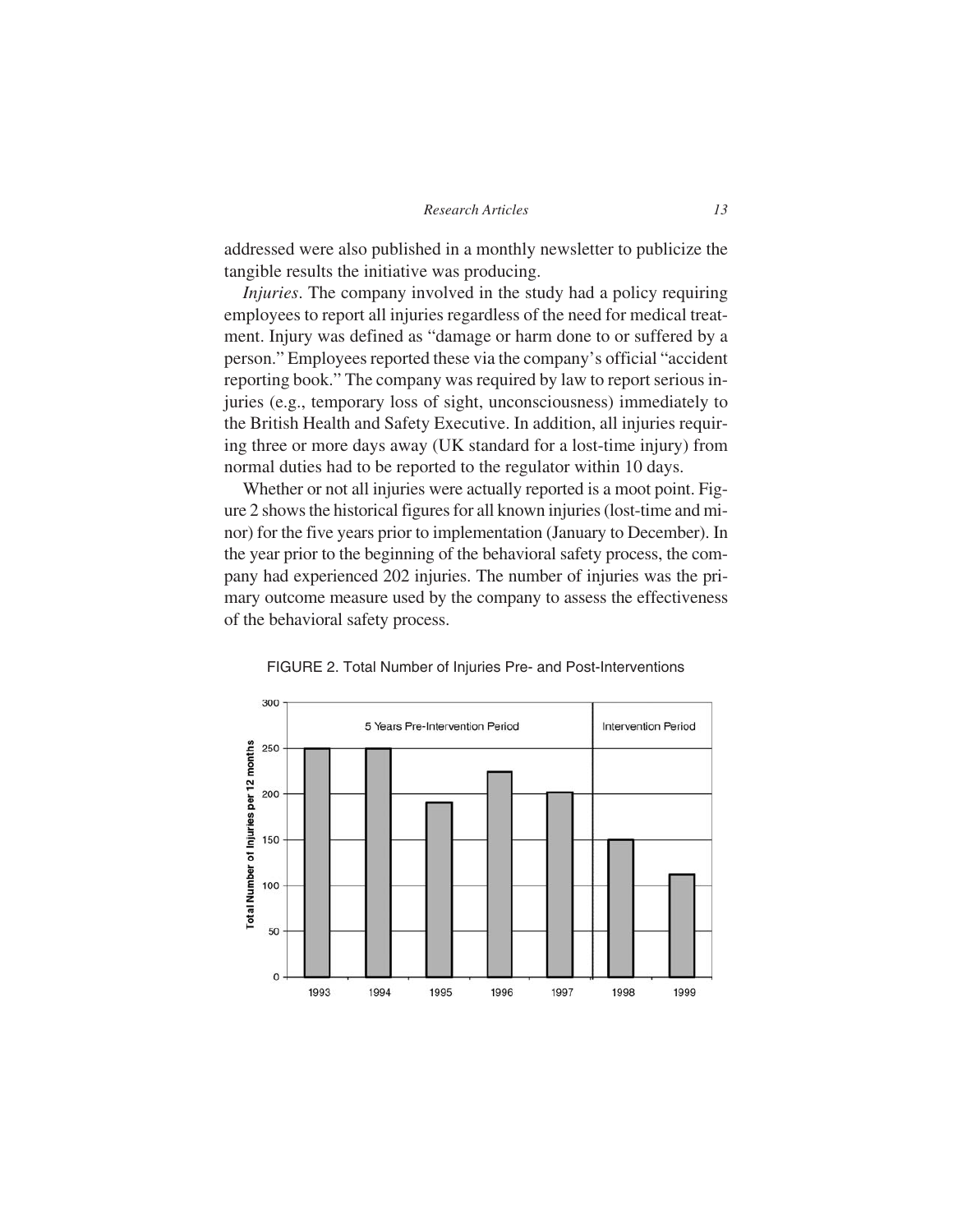# *Procedure*

#### *Overview of Intervention 1*

The implementation procedure steps followed for Intervention 1 were: (1) Obtaining employee agreement and participation; (2) recruiting and training the project team; (3) developing checklists; (4) recruiting and training employee observers; (5) establishing work group baselines; (6) setting improvement goals; and (7) monitoring performance and providing feedback. The replication interventions repeated the procedural steps above but did not repeat the employee agreement and project team training sessions. Therefore, these later interventions started with the development of new checklists and training new employee observers.

*Obtaining Employee Agreement and Participation*. To facilitate workforce acceptance, the author conducted initial briefings with *all* site personnel, including contractors, at one-hour meetings *prior* to the recruitment, training, and implementation process. Personnel were informed about procedural steps involved in the behavioral safety process and what it meant to each of them in terms of (1) helping to develop behavioral checklists; (2) being observed or observing; (3) setting behavioral improvement targets; and (4) being provided with detailed feedback about their own workgroup's weekly safety performance.

Personnel were then asked whether they would participate in the implementation of such a system by being part of the project team, an observer, or by allowing themselves to be observed. One issue that surfaced at every briefing was company discipline resulting from observations of unsafe behavior. The company's most senior management attended the meeting and provided oral assurances that discipline for non-compliance with the behaviors on the observation checklists was not an option. However, management did retain the right to discipline people who clearly and knowingly put other people at risk of injury or death.

*Project Team Training*. A project team comprising two employee coordinators (i.e., paid by the hour) were recruited along with two safety champions drawn from the senior management team. Over a five-day period the project team, other members of the senior management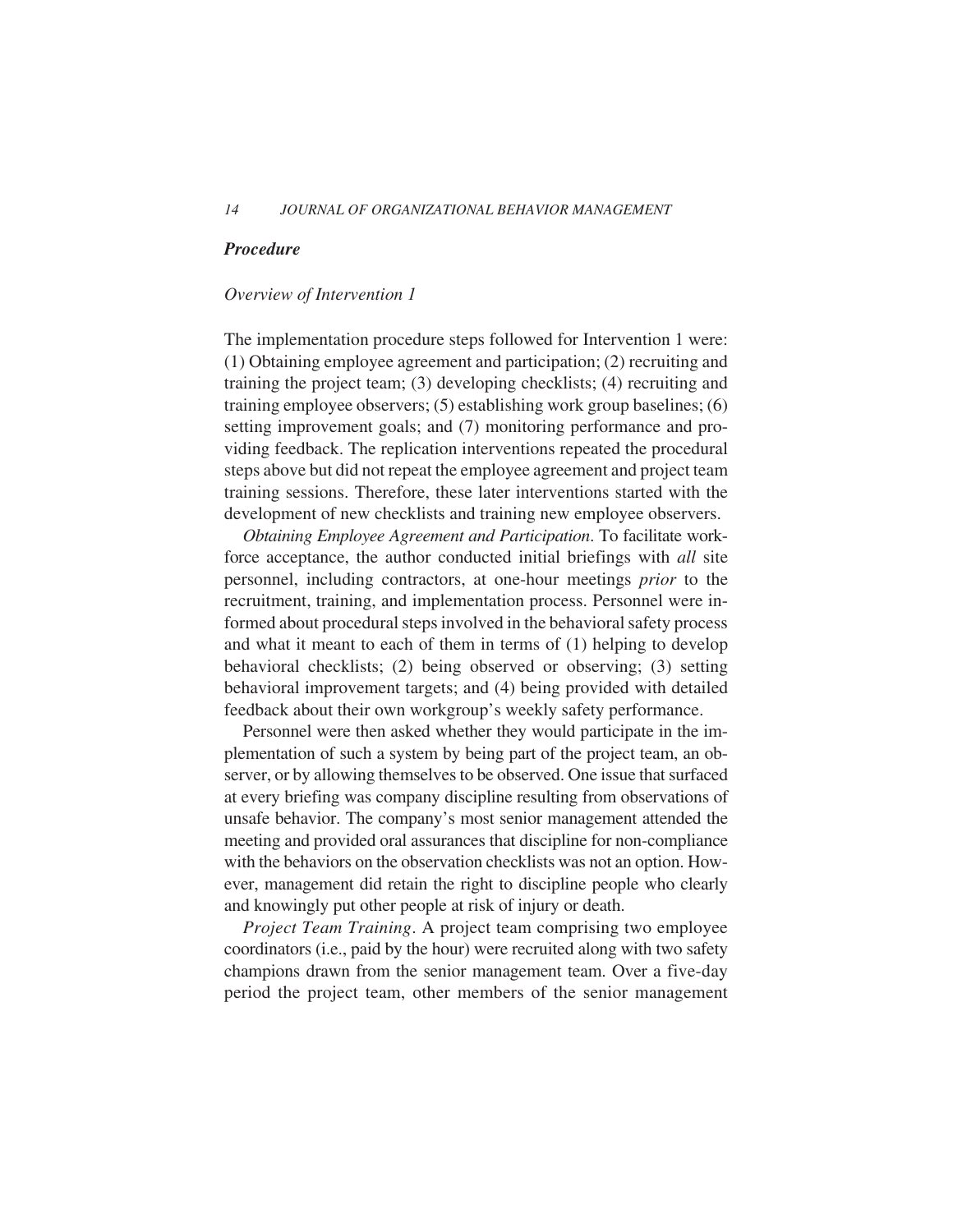team, and the site's Trades Union Council were trained in the principles and strategies of implementing a behavioral safety system. In essence, this interactive training covered a six-stage process encompassing: (1) Functional analysis of accident and incident records; (2) development of behavioral observation checklists; (3) observer training; (4) establishing a baseline; (5) participative goal-setting (Cooper et al., 1992); and (6) feedback mechanisms.

*Developing Checklists*. Immediately after the project team training, 30 additional volunteer employees were trained on a one-day course in the principles of functional analysis to help assist the project team in the development of the behavioral checklists. The volunteers were those who had indicated their willingness to become involved with the project's development at the initial briefings. Once the checklist development was completed, the observer recruitment began.

*Observer Recruiting and Training*. The project team was then tasked with observer recruitment. Three criteria were used: (1) Observers needed to be committed to improving safety; (2) observers needed to be willing to observe their colleagues on a daily basis for approximately six months (an intervention period); and (3) the project team had to recruit an observer from every workgroup.

Initially, the union safety representatives were approached to be observers. All agreed to observe and help recruit other observers. Notices and memos were also posted around the site asking for volunteer observers. The CEO signed and distributed a statement from the senior management team, entitled "Nothing we do here is worth getting hurt for," and offered the management team's full support.

Recent remedial actions that addressed previously unsafe conditions were also publicized to demonstrate to employees that the company was serious about improving safety. Examples included modifying a conveyor to eliminate a head hazard; painting various tripping hazards in yellow (i.e., steps and bund walls to highlight them from the background); designing and building hosepipe holders.

Volunteer observers ( $n = 195$ ) were recruited and trained within 12 weeks of the initial briefings. Observer training was as an open event so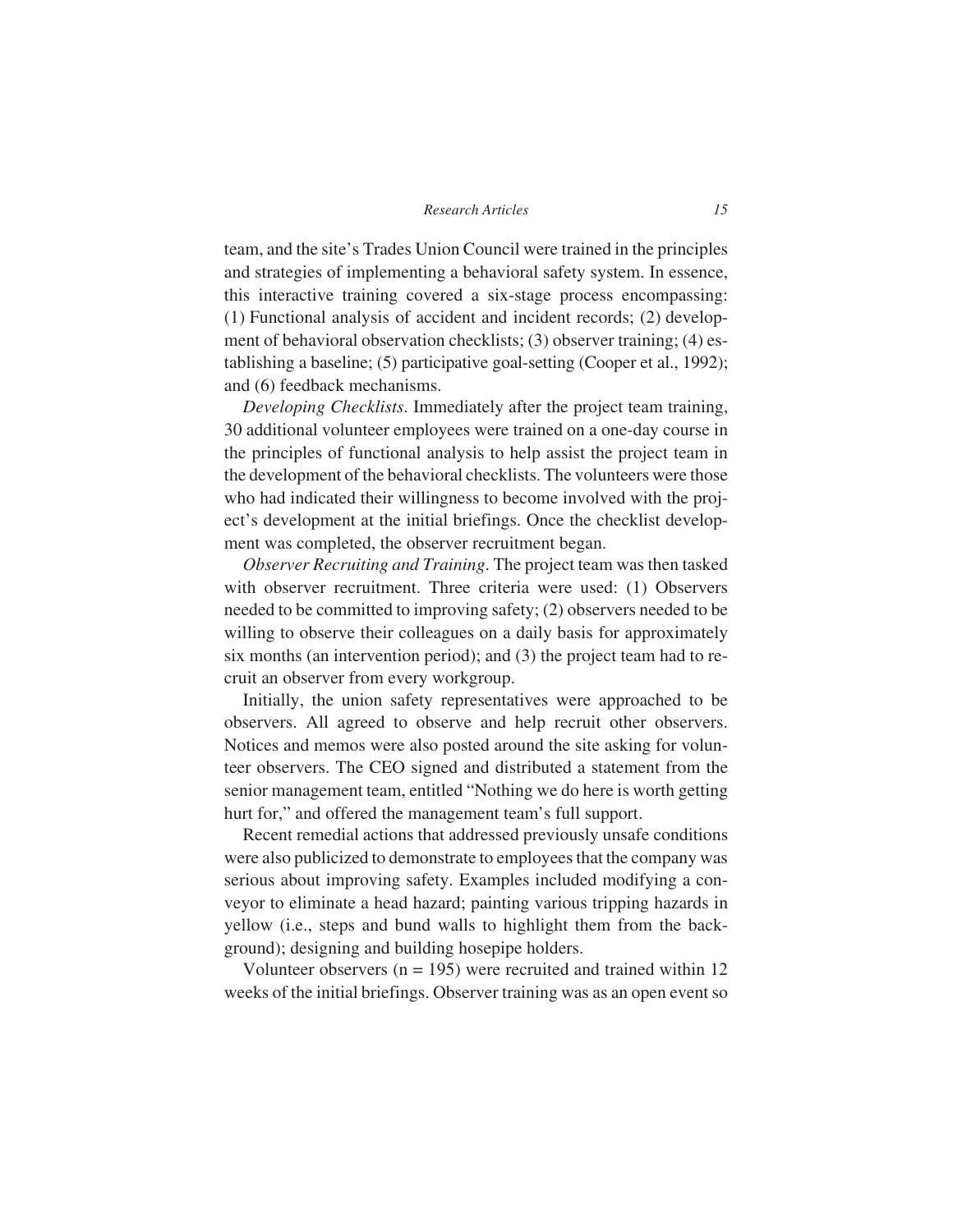that employees who were skeptical could attend. Attendees were not required to act as observers.

Every observer attended a one-day eight-hour training course to (1) learn how to observe using the behavioral checklists; (2) how to give verbal feedback at the point of observation and at weekly feedback meetings; and (3) how to set participative goals with their workgroups. Observers also conducted practice "on-site" observations with their respective workgroup checklists.

Over a subsequent two-week period, observers conducted 15-30 minutes practice observations every day they were at work (i.e., for two shift cycles) but the data were not used to formally compute a workgroup's percent safe score. The coordinators also conducted checks to ensure observers were using the scoring system correctly and they were comfortable in their duties. Comparisons of shift observations identified any misinterpretations of the behavioral items between observers. For example, if A and C shift observers indicated housekeeping in a certain area was poor, but B shift observer indicated it was very tidy in the time between A and C shift observations, the coordinators checked the physical housekeeping status, and coach observer B on interpretation and scoring if warranted.

It is important to note the coordinators did not collect any formal interobserver agreement data throughout the study. Their sole concern was to get employees to observe in as accurate a manner as possible. One way of helping to ensure ongoing observer accuracy was to ask line-managers to accompany an observer at least once per week to conduct a paired observation.

*Establishing Baselines*. After observation training and practice, a four-week observation period was used to establish a baseline before setting an improvement goal. Employees did not receive training in the behaviors on the checklists (each employee would eventually go on an industry-specific three-day, generic working safely course after the study). Line-managers informed employees at the beginning of the baseline period that observers would begin to observe once per day, at random times, for 15-30 minutes. At this time, observers posted the work area's checklist on a notice board. This served the dual practical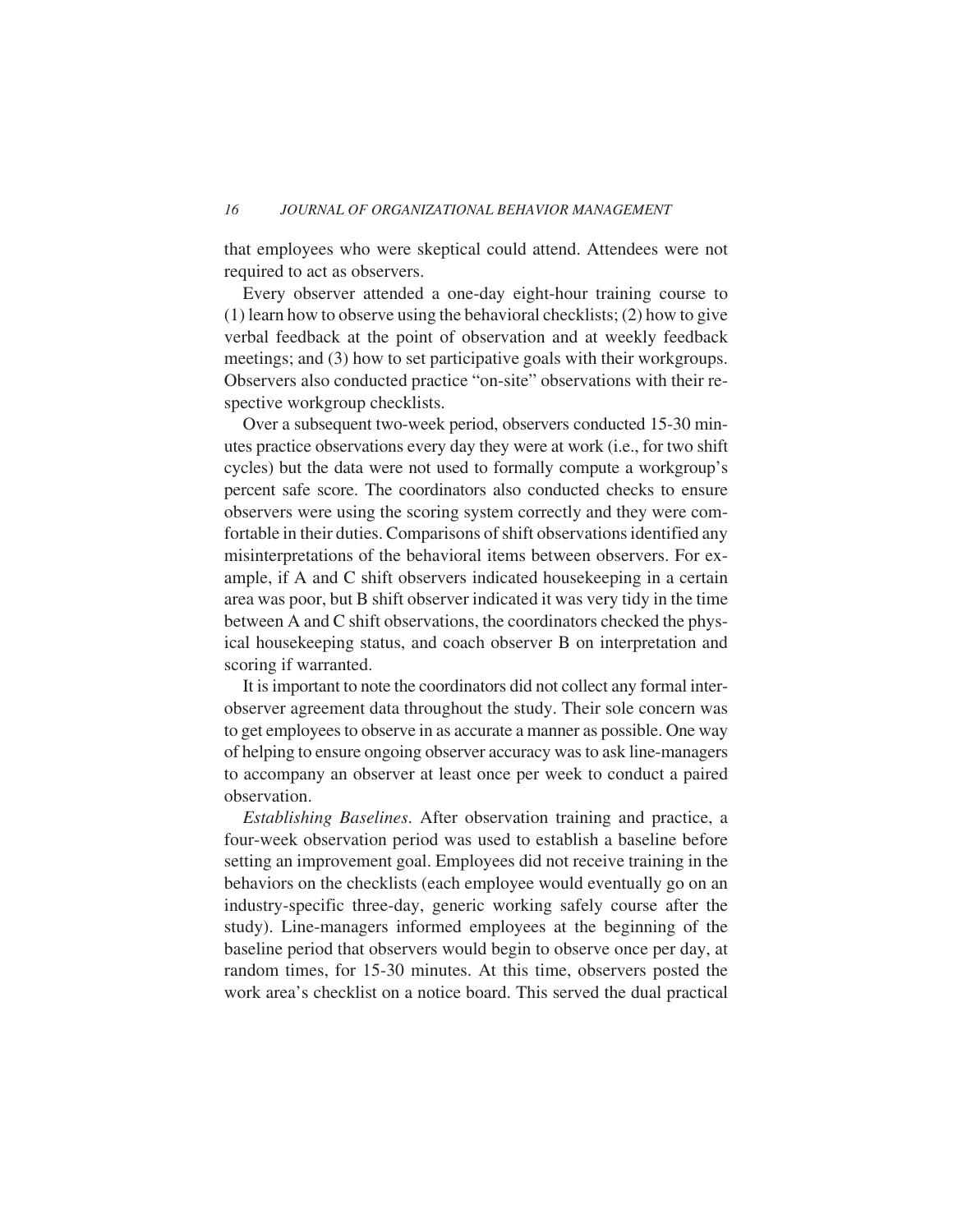purpose of reminding personnel of the behaviors being monitored in that area and minimizing the probability of observers being accused of spying. Given the assistance of the workgroups in developing the observation checklists, there may have been a small positive effect on safety performance during the baseline period (Alvero & Austin, 2004). If so, the result would be a slightly inflated baseline score making the study results more conservative than they may otherwise have been.

To establish a baseline for a work area, each observer monitored everyone in his or her workgroup once per day for 15-30 minutes over four weeks (or four shift cycles). Each observer chose the time of day during a work shift when his or her observation would occur. Thus, the time of day observations took place varied. Observers did not give verbal feedback during this period, unless someone was in imminent danger of hurting themselves or their colleagues. During the baseline period, there was no formal written or posted graphic feedback about safety performance.

*Goal-Setting*. At the end of each four-week baseline period, each workgroup and senior managers attended their respective work area goal-setting meeting. All workgroup members participated in setting a goal (see Cooper, 1993). To set a goal, employees were first shown how the percent safe score was calculated. They were then informed that the baseline average percent safe score was the aggregate mean of all the baseline observations for all the behaviors on that workgroup's behavioral checklist. The group was then informed of the percent safe baseline average for the previous four weeks (inclusive of the five best and worst scoring behaviors). This was presented in graphic form on that workgroup's graphical feedback chart, and in a written summary. Employees were encouraged to discuss why they thought they had done well on some behaviors and not so well on others. Those managers in attendance also took notes on actions required to help improve the situational aspects that led to some of the unsafe behaviors (e.g., the right equipment not being in the right place at the right time).

After these discussions, every employee was asked to publicly indicate how much more safely (in percent safe terms) he or she thought the group could work over the intervention period. A goal was not set for each target behavior, but for all the behaviors on the checklist, as a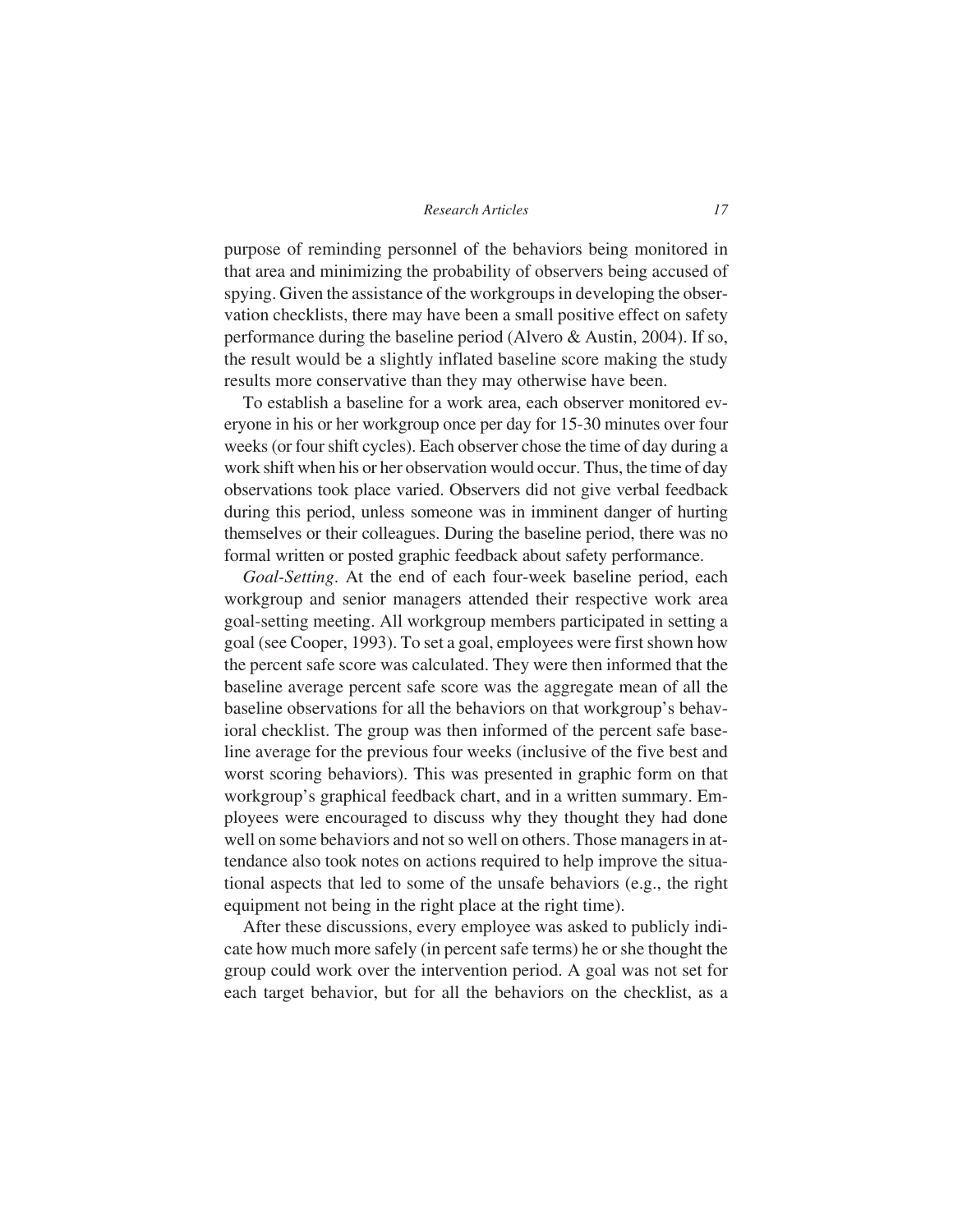collective "whole." The workgroup observer recorded each individual's suggested goal level or "pledge." These were summed and divided by the number of employees present to calculate a suggested workgroup's average percent safe target level. Each employee was then asked if he or she agreed with this average as the workgroup's goal. Observers posted their workgroup's agreed upon goal on a dedicated graphic feedback chart as a horizontal line at the appropriate percent safe goal level.

*Monitoring*. For 21 weeks after the goal-setting meeting, each work area observer continued to monitor his or her colleague's safety behavior on a daily basis for 15-30 minutes. Again, each observer chose the time of day during a work shift when his or her observation would take place. In principle, Visible Ongoing Support (VOS) was also monitored once a week by the observers beginning after each workgroup had set its safety improvement goal.

*Feedback*. Observers were encouraged to give verbal feedback at the point of observation. In addition, a computerized behavioral safetytracking program (Cooper et al., 1999) analyzed the observation scores for each workgroup on a weekly basis. Each observer would hand in his or her completed behavioral checklist to a project coordinator for data entry (usually at the end of the day/shift on which the observation was conducted). The weekly percent safe score for each workgroup was calculated and posted on their graphic feedback chart. These had been placed on walls in the respective working areas (see Figure 1). This represented the group's average score for the week calculated from the observation totals entered each day.

The tracking program also produced a written report of results by category of behavior (e.g., Use of tools, Housekeeping), and highlighted the five highest and lowest scoring percent safety behaviors for that week (see Table 3 for an example of the report). Each workgroup attended a weekly 30-minute meeting to discuss the workgroup's ongoing safety performance presented on the written feedback form. Each person was given a copy, but it was not publicly posted on work area notice boards. The written feedback was deemed 'confidential' to each individual workgroup. Neither did management or employees receive explicit verbal, graphic or written feedback regarding VOS performance.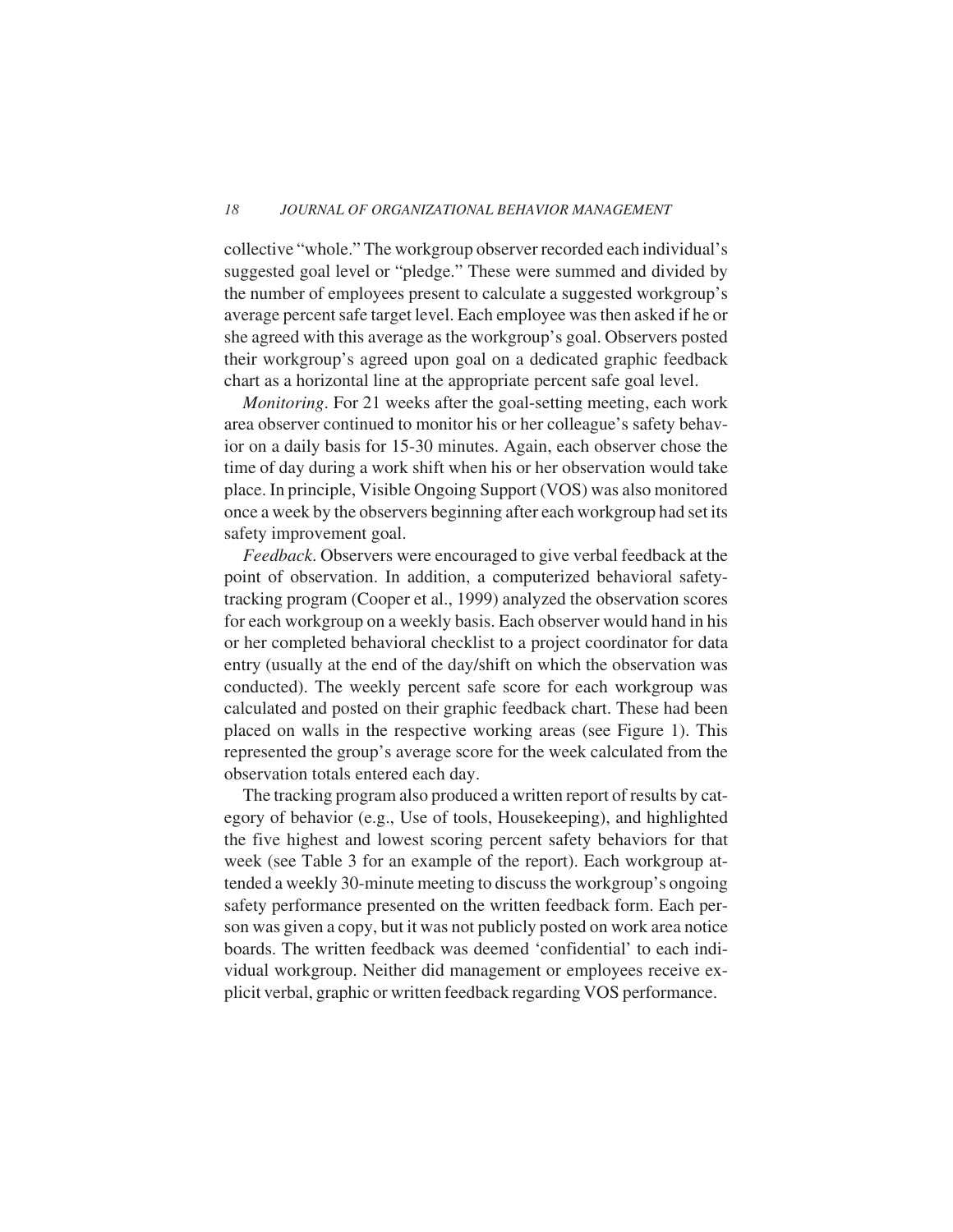# TABLE 3. Example Weekly Team Briefing Feedback Report

| <b>Company: Paper Mill</b>                                                             |         | <b>Department: Paper Production</b> |                               | Work Area: PM1 A |  |  |
|----------------------------------------------------------------------------------------|---------|-------------------------------------|-------------------------------|------------------|--|--|
| <b>Intervention: 1</b>                                                                 | Week: 6 | <b>Start: 10/4/1998</b>             | End: 10/10/1998               | Team: A          |  |  |
| <b>Target: 86.00</b>                                                                   |         | Weekly Average: 61.96               | Previous Weeks Average: 58.00 |                  |  |  |
| <b>Overall Average Safety Performance increased by: 3.96</b>                           |         |                                     |                               |                  |  |  |
| <b>Actual Baseline Percentage: 36.51</b><br><b>Number of Observations Conducted: 7</b> |         |                                     |                               |                  |  |  |

| <b>Category Observations</b> | Safe | Unsafe | <b>Unseen</b> | Percentage<br>of Safe | Percentage<br>οf |
|------------------------------|------|--------|---------------|-----------------------|------------------|
| Access                       | 0    | 18     | 0             | 0.00                  | 19.57            |
| Housekeeping/General         | 34   | 6      | 16            | 85.00                 | 43.48            |
| <b>PPE</b>                   | 2    | 5      | 28            | 28.57                 | 7.61             |
| <b>Emergency Equipment</b>   | 21   | 6      |               | 77.78                 | 29.35            |
| <b>Grand Totals:</b>         | 57   | 35     | 45            | 61.96                 | 100.00           |

# **Summary of Checklist Categories:**

# **Best Scoring Checklist Items**

| <b>Item</b>                          | <b>Checklist Item Text</b>                                   | <b>Safes</b>   |  |  |  |  |  |
|--------------------------------------|--------------------------------------------------------------|----------------|--|--|--|--|--|
| 8.0                                  | All drain grids are in good condition and seated<br>properly | 7              |  |  |  |  |  |
| 14.0                                 | Emergency equipment is free from<br>obstruction              | $\overline{7}$ |  |  |  |  |  |
| 6.2                                  | Floors are clear of spillages of Chemicals                   | 6              |  |  |  |  |  |
| 2.0                                  | Guards are in place and in good condition                    | 6              |  |  |  |  |  |
| 12.0                                 | Emergency exits are free from obstruction                    | 6              |  |  |  |  |  |
| <b>Worst Scoring Checklist Items</b> |                                                              |                |  |  |  |  |  |
|                                      |                                                              |                |  |  |  |  |  |
| <b>Item</b>                          | <b>Checklist Item Text</b>                                   | Unsafe         |  |  |  |  |  |
| 1.0                                  | Walkways are clear of obstructions                           | 18             |  |  |  |  |  |
| 10.0                                 | Ear protection is worn at all times on operating<br>floor    | 5              |  |  |  |  |  |
| 13.0                                 | Red fire hoses are used for emergency purposes<br>only       | 4              |  |  |  |  |  |
| 6.1                                  | Floors are clear of spillages of Oil                         | 3              |  |  |  |  |  |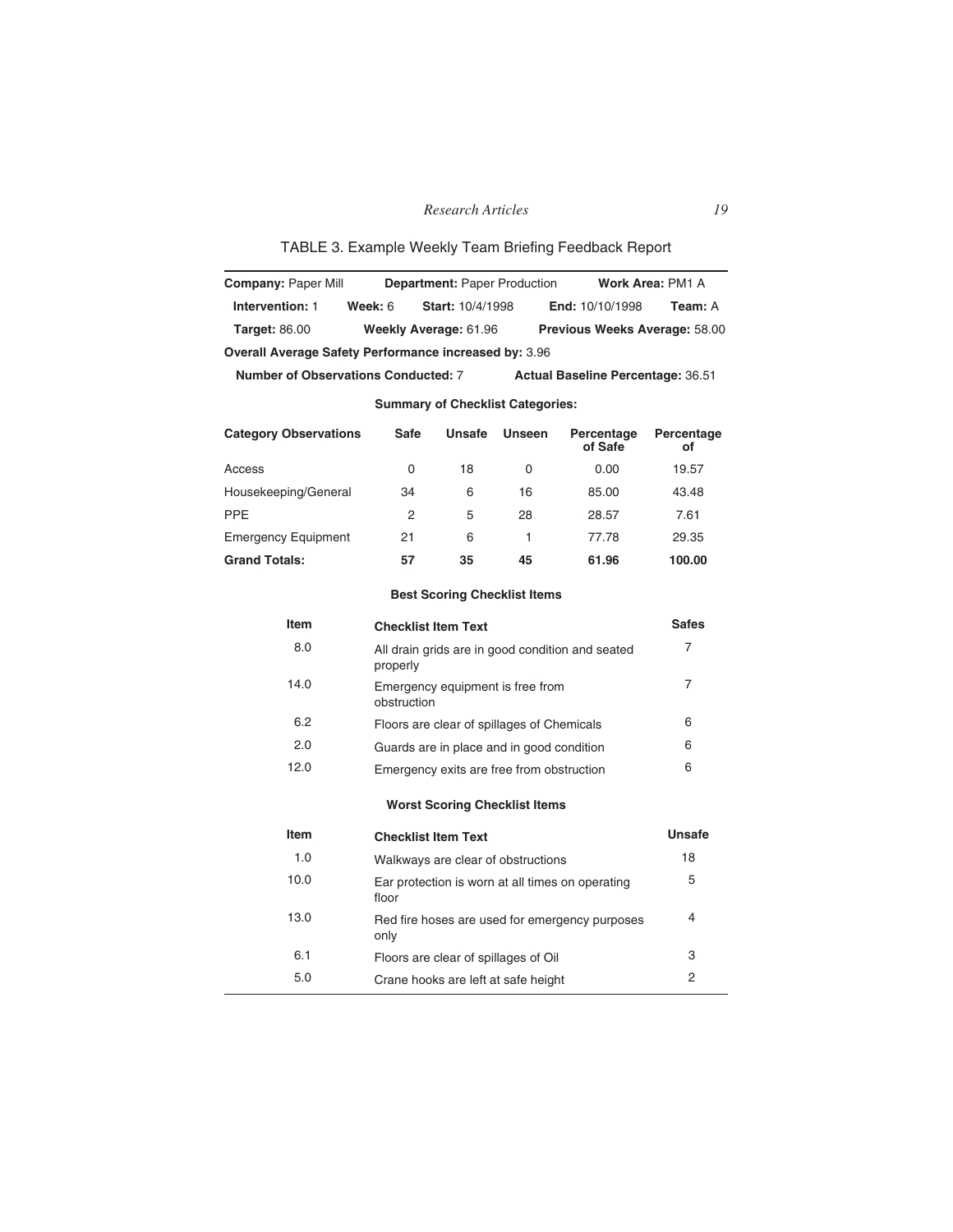#### *Replication Interventions*

In this study, there were three interventions with each workgroup. The two additional interventions repeated the above implementation process excluding the initial workforce briefings and project team training. Each new intervention used adapted behavioral checklists and new workgroup observers. The change process for these interventions included:

*Checklists*. Eight weeks prior to the start of a new intervention an analysis of each workgroup's observation data was conducted to ascertain (1) behaviors observed as 100% safe; (2) behaviors not frequently observed; and (3) behaviors still representing a problem. Behaviors not observed frequently or were 100% safe for an extended period (usually the last eight weeks or more) were replaced by other behaviors. Replacement behaviors were either extracted from an analysis of the company's potential incident reporting system, recommended by the workgroup, or noticed as problems by the observers during the previous intervention. Each workgroup approved their new behavioral checklist prior to its use.

*Observers*. One volunteer observer was again recruited from each workgroup ( $n = 55$ ). All the observers were completely new observers. New observers practiced their observations alongside existing observers during the last week of the prior intervention. The practice data was used solely for the purposes of ensuring the new observers were competent in their task.

*Baselines*. Prior to the start of each intervention, a baseline was reestablished for each workgroup so new workgroup specific improvement goals could be set. New baseline observations began immediately after the end of each intervention. Feedback ceased entirely (verbal, graphic, and weekly meetings) during the four-week baselines between each intervention. Workgroup improvement goals were not set until the week after the baseline period ended. Thus, no formal project-induced antecedents or consequences were in operation during these baseline periods even though the observations continued.

*Intervention Handover*. At the end of each intervention period, the final weekly feedback meeting highlighted the successes of the whole intervention. Current observers were thanked for their efforts, and the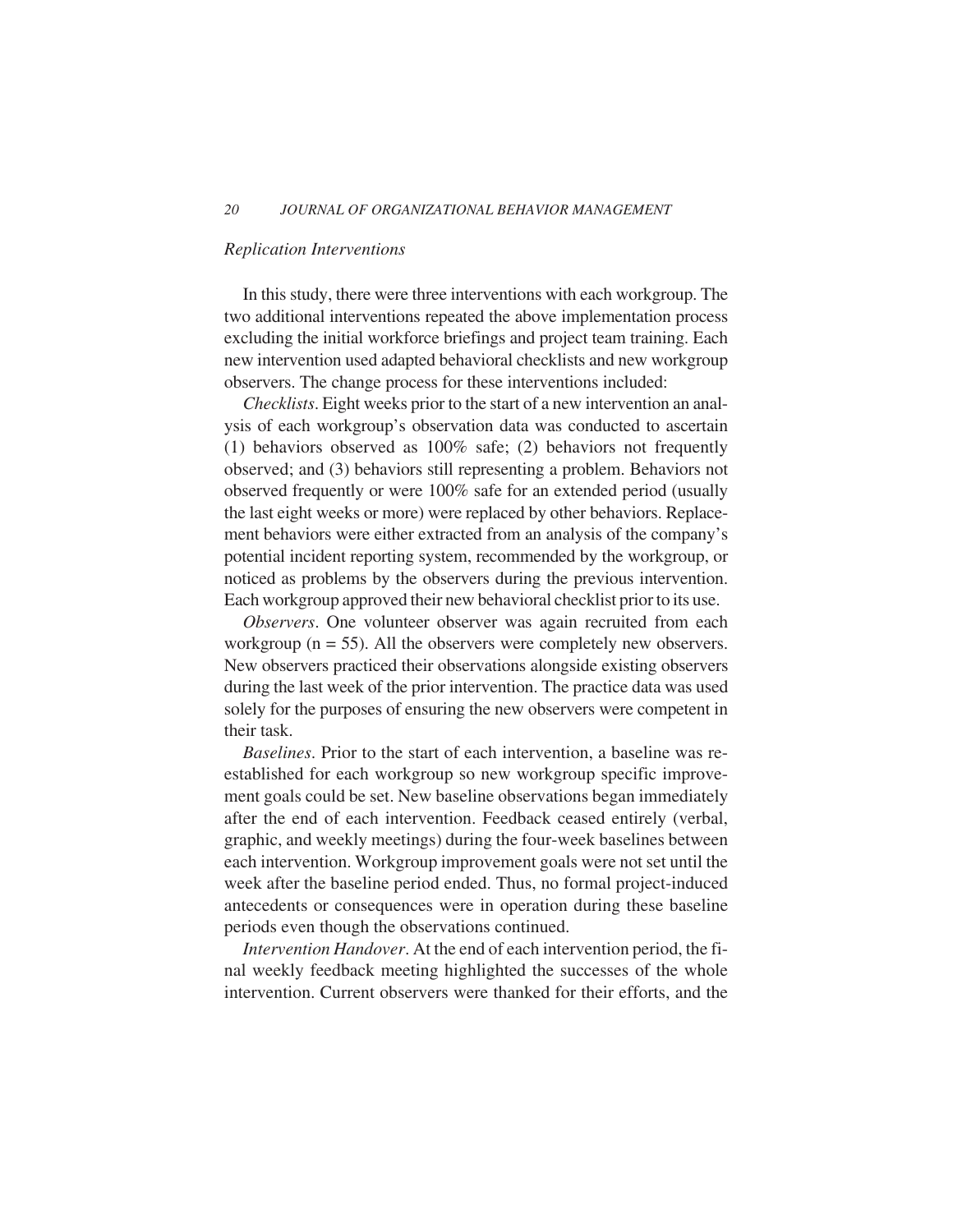new observers drawn from the workgroup were formally introduced along with the new behavioral checklist to be used over the next intervention period. The workgroups were reminded the next feedback meeting would be conducted after a break of five weeks so that a new baseline could be established with the new behavioral checklist in the intervening four-week period.

*Goal-Setting and Feedback.* Exactly the same process was used to determine each workgroup's goal. The graphic feedback charts were "cleared" of the previous interventions' results, and re-used to deliver the results for that specific intervention. Written feedback, highlighting the best and worst scoring behaviors, was delivered in the same way at weekly meetings led by the work group observers.

# *Independent Variable Integrity*

To establish events occurred as planned, each of the independent variables was monitored formally or informally either via the computer tracking software by the project team or a combination of both.

*Observation Frequency.* Tracked via a computerized behavioral safetytracking program (Cooper et al., 1999).

*Goal-Setting.* To ensure a goal was set for each workgroup, a project team member attended each of the work area goal-setting meetings. Every planned goal-setting session took place during each of the three intervention periods.

*Feedback Meetings.* Observers received a printed "weekly feedback report" specific to their shift group or work area on the day the feedback meetings were scheduled. To help ensure the feedback meetings actually took place, a member of the project team would, on a random basis, attend one or two each week throughout the projects duration. Weekly VOS data helped track the occurrence of such meetings. The author also conducted an initial audit of all available records, and interviewed employees. When these methods revealed that not all feedback meetings were taking place as intended, meetings with all supervision and management stressed the importance of feedback to improve behavioral performance. Regular informal follow-up audits by project team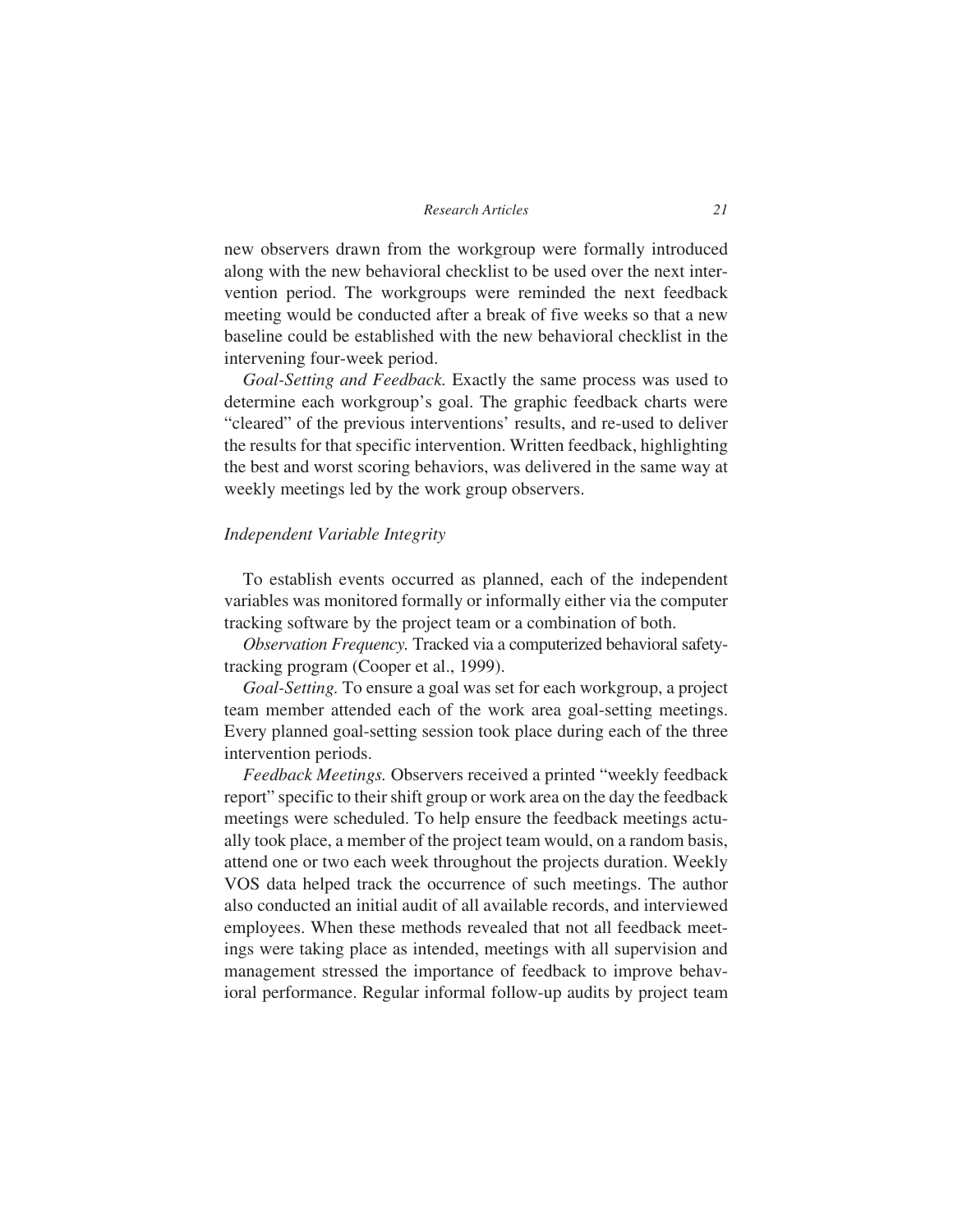members indicated approximately 90% of subsequent feedback meetings took place across all three interventions with no consistent lack of weekly meetings in any one particular work area.

*Graphic Feedback Data.* Observers did not receive computed percent safe observation data during any baseline period. Observers received a summary of their work area's weekly baseline scores and overall baseline average only on the day of their goal-setting session. Observers updated the graphic feedback charts at the weekly feedback meetings. The project coordinators and champion would check that these had been updated as intended, during their tours of the plant. All indications were that these were completed 100% of the time.

*Verbal Feedback Data.* During each intervention phase, the project team did not attempt to formally monitor the amount of verbal feedback provided by observers to those observed.

*Visible Ongoing Support (VOS).* Work area observers recorded VOS on a weekly basis once a baseline period was complete. Observers received a VOS checklist to indicate if support activities occurred (e.g., line-managers accompanying them during an observation) when they had given the written weekly feedback records.

# *RESULTS*

### *Safety Performance*

For the initial Intervention the four-week baseline score was 49.3% (range:  $46.33-51.83$ ;  $SD = 2.27$ ). This indicates that half of the behaviors observed were performed safely when the project began. The site's average improvement goal was 70%. The mean average percent safe score (70.6%) suggests this intervention goal was achieved. Figure 3 reveals an upward trend in safety behavior for the first nine weeks of the initial intervention suggesting goal achievement after six weeks. Employees maintained this level of performance for the remaining 15 weeks of the intervention. The annual winter holiday break (Weeks 15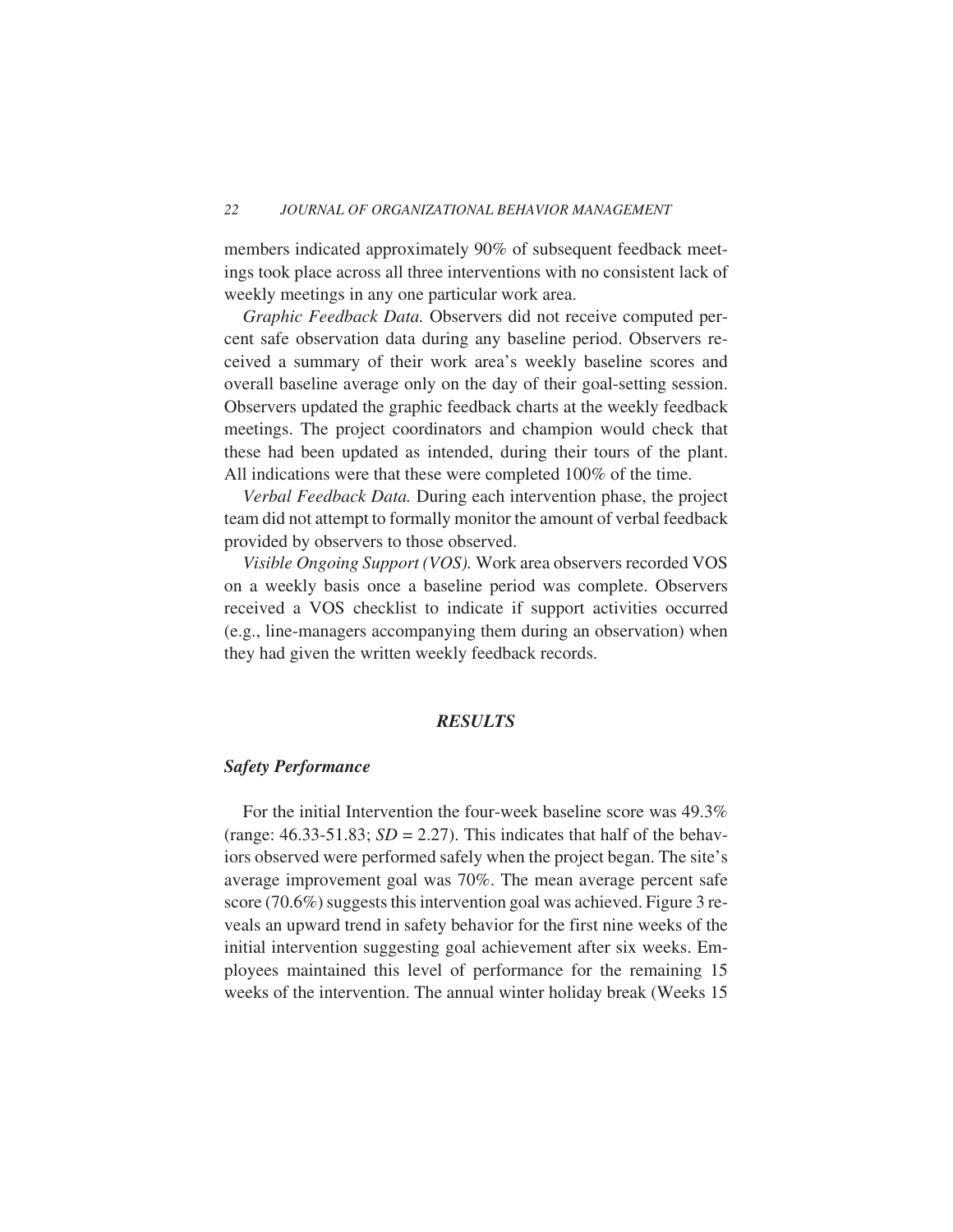

FIGURE 3. Average Weekly Percent Safe Scores For Each Intervention

and 16) and a large two-week shutdown (Weeks 21-22) using external contractors may account for the two dips in the time-series analysis.

The average baseline score before the second intervention was 68% (range:  $66-69$ ;  $SD = 1.41$ ), which indicates overall safety behavior improved 18.7% points over the original baseline. The site's improvement goal was set at 77% for this intervention. The mean average percent safe score during the second intervention was 77.9% (range: 62-94; *SD* = 7.96). Again, employees achieved the goal within six weeks. They maintained or exceeded this for the remainder of the intervention (12 weeks).

The average baseline score before the third intervention was 75.75% (range:  $74-80\%$ ;  $SD = 2.87$ ), which was a  $7\%$  point improvement compared to the prior baseline, and a 25.7% point improvement compared to the original baseline. The site's improvement goal was set at 85% for this intervention. This goal was attained within 11 weeks of the intervention onset and employees maintained this level of performance for the remaining 8 weeks of the intervention. However, the overall mean average percent safe score for the third intervention was 83.7% (range: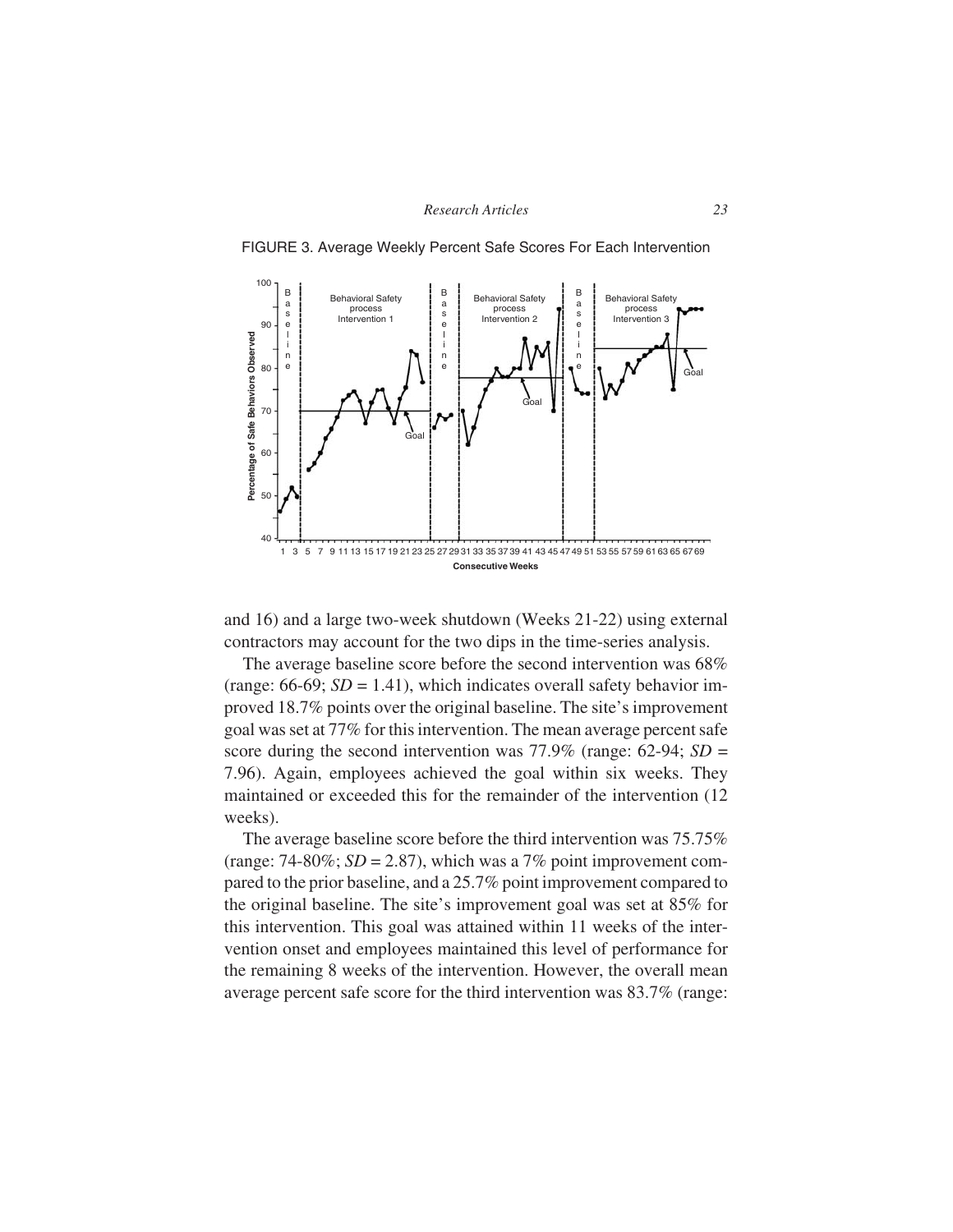73-94%;  $SD = 7.33$ ) which fell slightly short of the 85% site intervention goal. In part, this was due to another maintenance shutdown in week 53 where an additional 500 contractors were on site and the winter holiday break in weeks 65-66.

When compiled in four weekly averages to coincide with the equivalent monthly injury numbers, a small non-significant negative correlation  $(r = -0.016)$  was obtained between average percent safe scores and the number of injuries over the study period.

# *Observation Frequency (OF)*

In total, employees conducted 14,146 safety observations throughout the study period. Employees conducted 5,506 daily observations during the first intervention, 4,185 during the second intervention, and 4,455 during the third.

The average Observation Frequency was 87.75% (range: 82-93; *SD* = 2.89) during the first intervention, 75.8% (range: 72-82; *SD* = 3.38) for the second intervention, and 77.18% (range: 82-93; *SD* = 2.97) for the third intervention. These results suggest observers in the latter two interventions were not as committed to the project as those observers of the first intervention. Figure 4 shows the weekly observation frequency for each intervention. A comparison of behavioral safety performance throughout all three interventions does not reveal any apparent correlations with OF. Similarly, although in the right direction, a small negative, but non-significant correlation was obtained between Observation Frequency and number of injuries ( $r = -0.226$ , n.s.) when compiled in four weekly averages to coincide with the equivalent monthly injury numbers.

# *Visible Ongoing Support (VOS)*

Observers recorded VOS 786 times, from a possible 3,190 (24.6%). Observers completed 288 VOS recordings during the first intervention, 253 in the second, and 245 in the third. Weekly VOS scores were aggregated to compose average VOS scores for each intervention. During the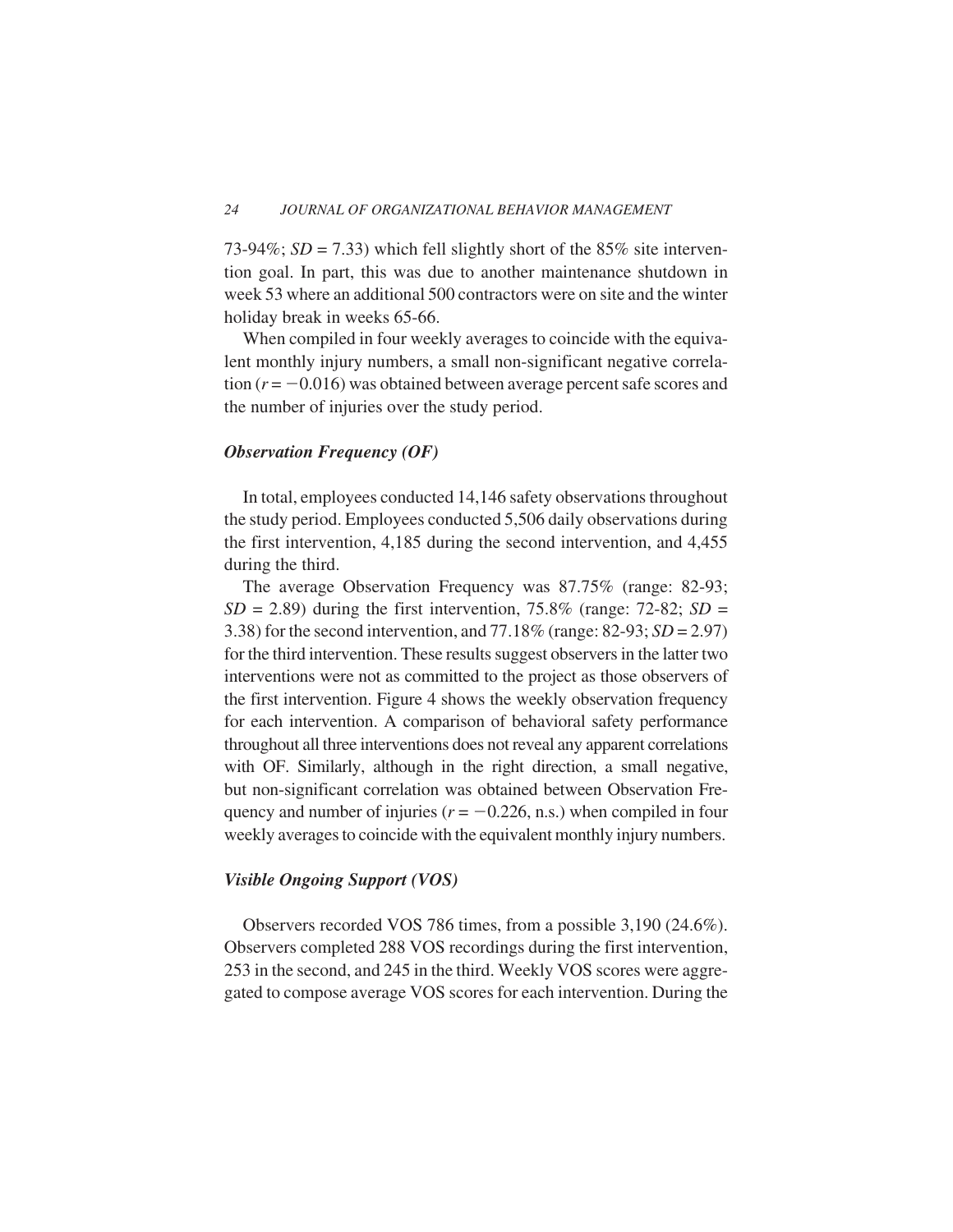

FIGURE 4. Weekly Average Percent Observation Frequency Rate Per Intervention

first intervention,  $25\%$  (range: 10.81-46;  $SD = 10.33$ ) of scheduled weekly VOS recordings were completed. During the second intervention,  $26\%$  (range:  $10.8-48.11$ ;  $SD = 11.00$ ) were completed. During the third intervention, an average  $23\%$  (range: 12-45.26; SD = 9.32) were completed.

The managerial Visible Ongoing Support (VOS) rated by observers averaged 56.1%, (range: 32.5-75; *SD* = 11.33) over the 21 weeks of the first intervention. The second intervention's VOS scores averaged 70.6%, (range:  $59-77$ ;  $SD = 5.96$ ). The third intervention's VOS scores averaged 77% (range: 72-81; *SD* = 5.08). Thus, mean VOS levels increased over each intervention (see Figure 5).

The VOS scores were also compiled in four weekly averages to coincide with the equivalent monthly injury numbers. A small, negative, non-significant correlation  $(r = -0.28)$  was obtained between these monthly VOS average percent scores and the number of injuries over the 70 weeks.

To identify which specific VOS behaviors were routinely completed, calculations were made of each behavior during the intervention phases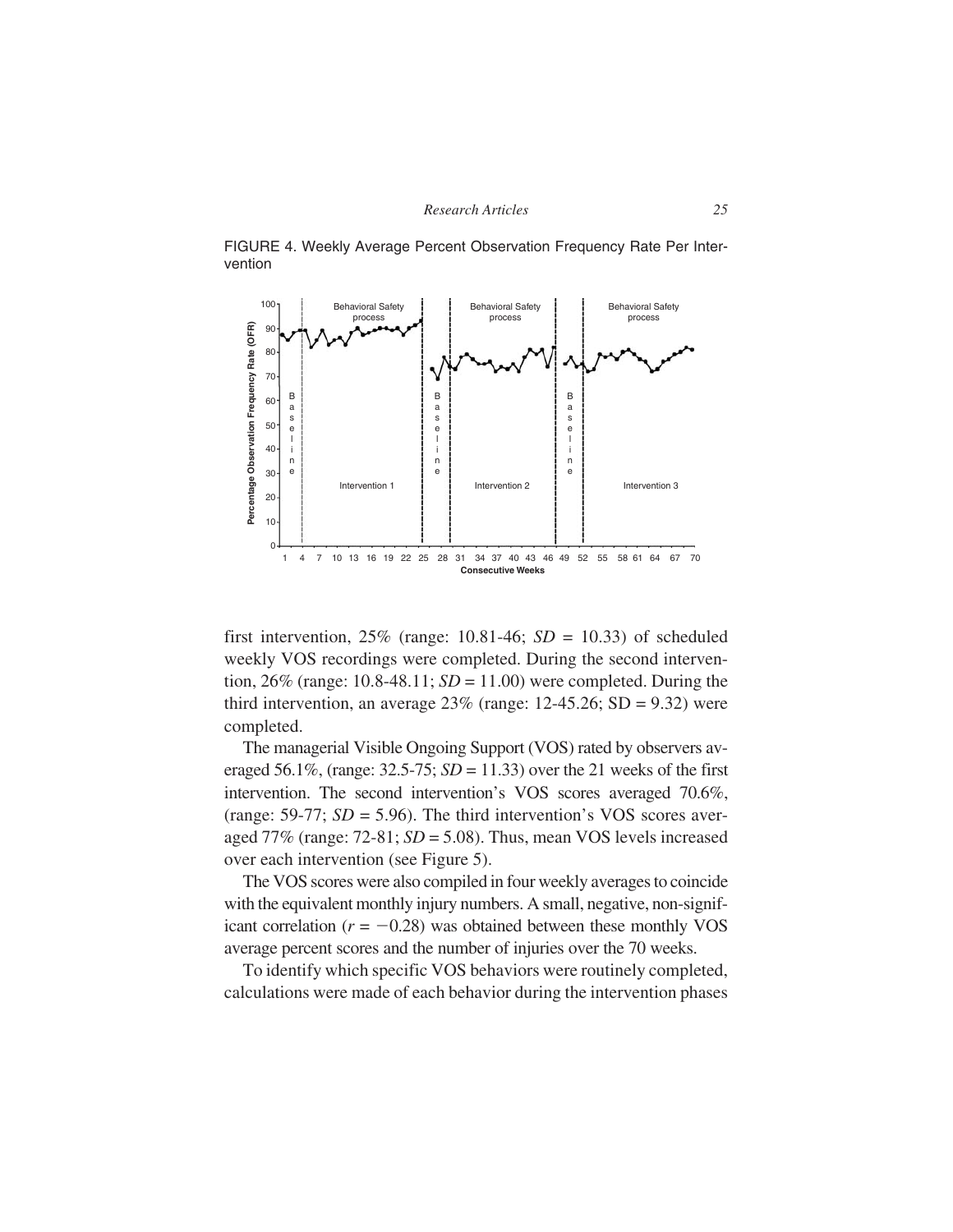(see Table 4). This revealed that the project coordinators' support increased across the three interventions, as the champions (i.e., senior managers who championed the behavioral safety process throughout the company) decreased. Interestingly, line-managers accompanied observers much more in the second intervention, when VOS levels

FIGURE 5. Weekly Average Percent Visible Ongoing Support Scores Per Intervention



TABLE 4. Percentage of Visible Ongoing Support Behaviors Recorded by Intervention

| Item $#$                 | <b>Text Description</b>                      | Int. 1 | Int. 2 | Int.3 |
|--------------------------|----------------------------------------------|--------|--------|-------|
| 1                        | Accompanied by a manager                     | 6      | 16     | 4     |
| 2                        | Champion supported observer                  | 13     | 9      |       |
| 3                        | Project coordinator supported observer       | 15     | 24     | 27    |
| $\overline{\mathcal{L}}$ | Held a weekly feedback meeting               | 21     | 15     | 20    |
| 4a                       | Discussed previous week's results            | 20     | 13     | 18    |
| 4 <sub>b</sub>           | Everyone's questions answered satisfactorily | 15     | 11     | 16    |
| 5                        | Remedial action closed since last week       | 10     | 12     | 13    |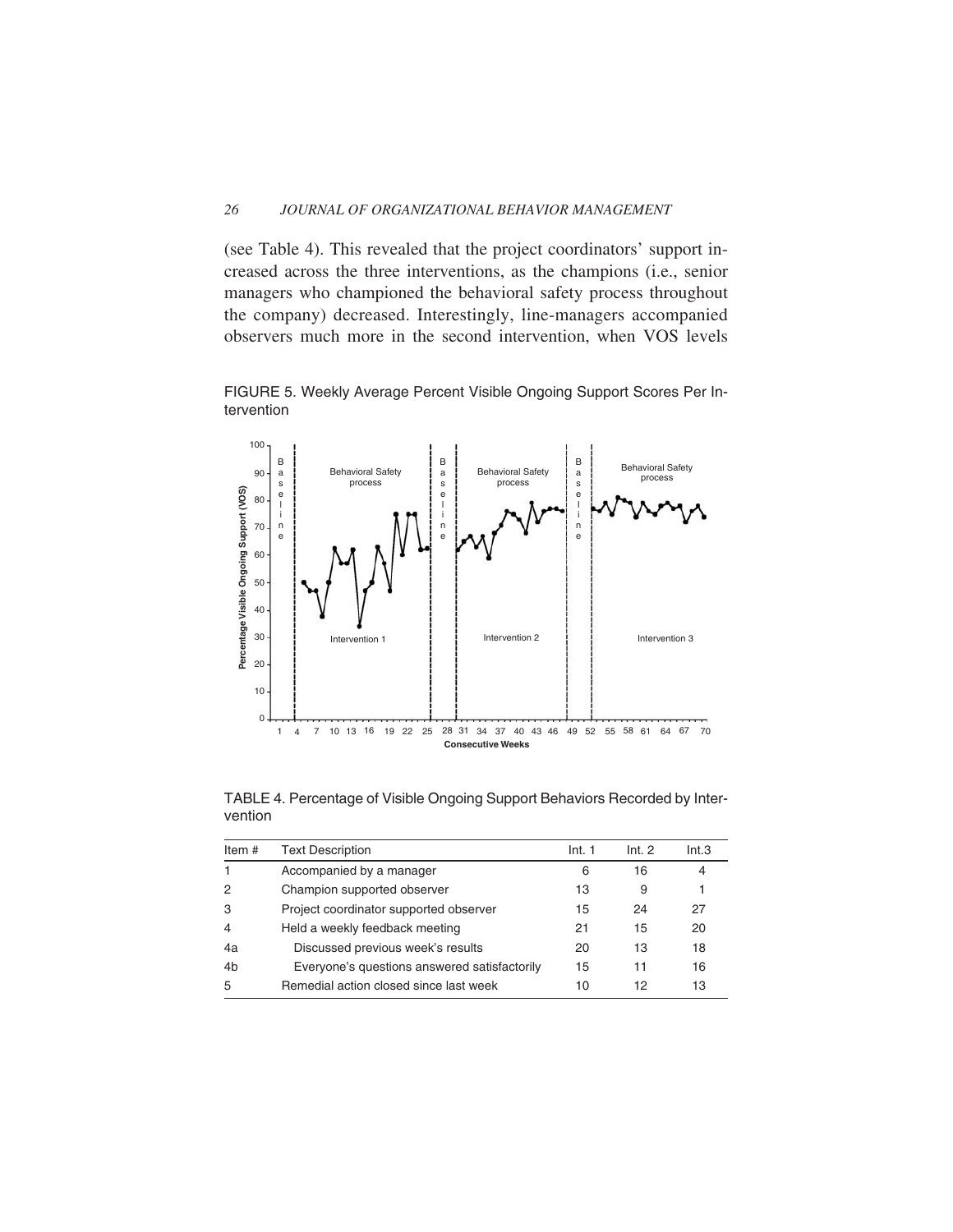tended to increase. The number of weekly feedback meetings appears to decline in the second intervention, but this may be related to the increased managerial and coordinator support of observers. Most feedback meetings discussed the previous week's results with everyone's questions answered satisfactorily. Finally, the completed remedial actions appeared to be relatively constant across the interventions.

# *Remedial Action Rate*

The workforce reported 216 physical hazards. Of these, 151 remedial actions were completed during the project period representing a 70% completion rate (# completed items/# reported items) \* 100). However, the researcher did not receive these data in a weekly format, making it difficult to assess its impact on the recorded percentage safe score or the impact such actions had on employee buy-in to a behavioral safety process.

# *Injury Reduction*

Compared to 202 injuries in the 12 months prior to the study (see Figure 2), the total number of injuries reduced to 150 in the first 12 months of the intervention, representing a 24.75% reduction. In the following 12 months, total injuries decreased to 112, which was a further 25% reduction (the observation data reported in this study reflects only the following five months, but the site continued to maintain the process). It would appear, therefore, in conjunction with other industry-led initiatives, and the increased emphasis on safety in general, the project helped to reduce the site's total number of injuries by about 45%.

# *Cost/Benefits*

The costs of the project included labor hour costs for safety meetings, training, and observations plus a 25% overhead for statutory employer contributions and the author's professional fees. Labor costs largely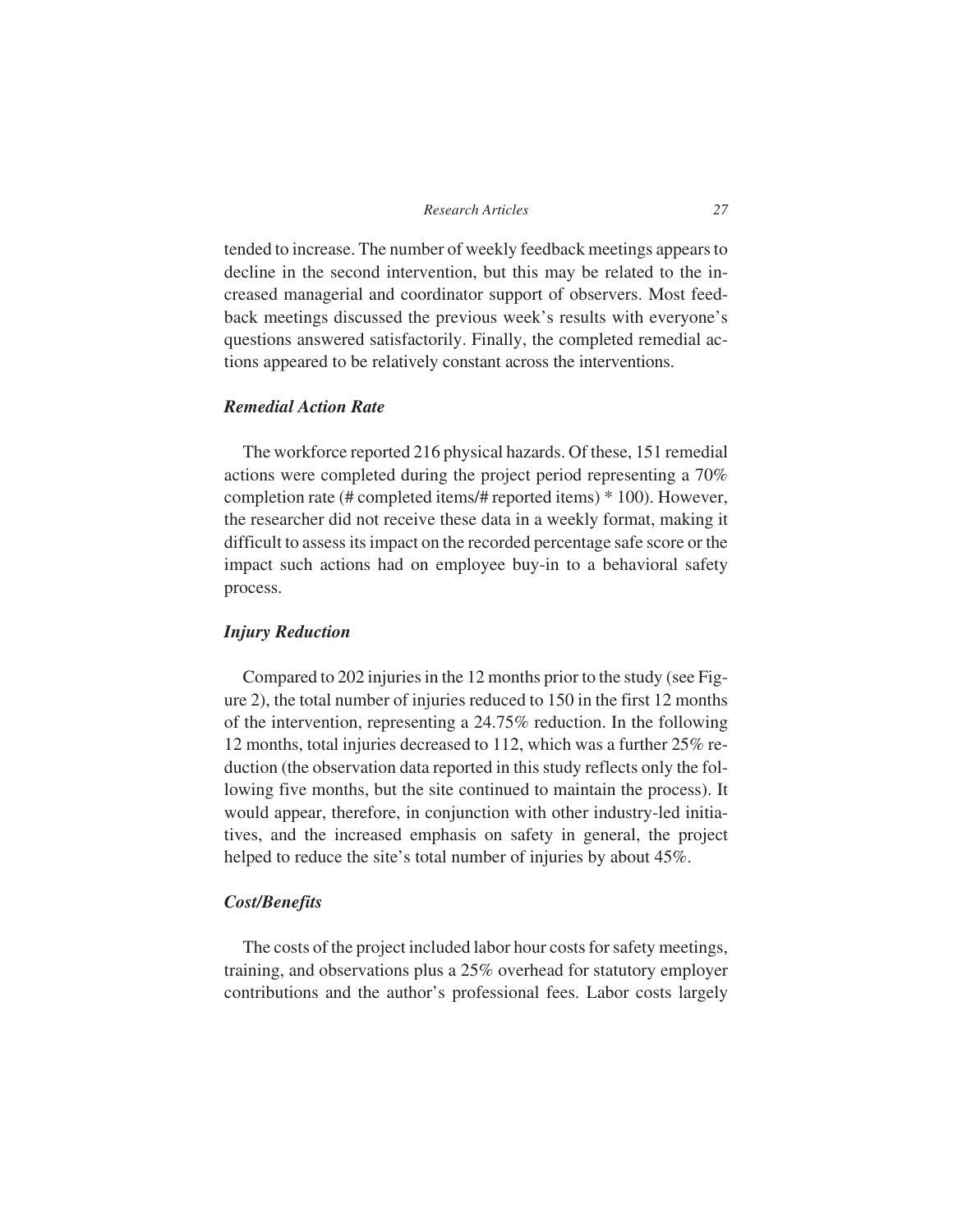refer to project related "off-task" costs whereby personnel were not involved in production when they were involved in the project. Salary costs for the one full-time  $(\text{\textsterling}33K)$  and one part-time coordinator  $(\text{\textsterling}16.5K)$ and one data entry clerk (£16.5K) was calculated at £66K (£1.00 = approx. \$2.00). There were five training days for 10 project champions (40 hrs  $\times$  10  $\times$  £23.00 p.h = £9,200) and two coordinators (40 hrs  $\times$  2  $\times$ £17.00 p.h = £1,360), one-day training for 230 observers conducted over 10 days (8 hrs  $\times$  230  $\times$  £17.00 p.h = £31,280), and one Functional Analysis training day with 30 people (8 hrs  $\times$  30  $\times$  £17.00 p.h = £4,080). For these 16 training days, "off-task" costs were calculated at £45,920. Within each of the interventions, 41 of 55 observers conducted daily observations for 15-20 minutes at an estimated cost of £113,843  $(\text{\pounds}17.00 \text{ p.h/3} \; [\text{60 mins} \div 20 \text{ mins}] \times 41 \text{ observers} \times 7 \text{ days} \times 70$ weeks). Forty-one 30-minute weekly team briefings cost an estimated £181,917 (41  $\times$  9 employees  $\times$  £17.00 p.h/2 [60 mins  $\div$  30 mins]  $\times$  82 weeks) while the (165) 30-minute goal-setting sessions across the three interventions were estimated to cost £12,622 (165  $\times$  9 employees  $\times$ £17.00 p.h/2 [60 mins  $\div$  30 mins]). These estimates suggest total "off-task" costs of £420,302. The costs of remedial actions are unknown.

The company did not track or calculate the actual injury costs incurred during the project (a common occurrence). Therefore, the following reflects best estimates using figures available from a variety of external sources. Using 1998 figures, the average cost of a lost-time injury in the UK was £25,556.00. Thus, an estimated cost-savings of £357,784 was achieved for the 14 lost-time injuries avoided though this project (1998-1999). Additional £114,000 cost-savings obtained from the total reduction in recordable injuries ( $n = 76$ ) were estimated at £1,500 per incident (Confederation of British Industry, 1990). Thus, total estimated direct cost-savings achieved £471,784 or more. Deducting 'off-task' labor costs of £420,302, suggests the project saved the company approximately £51K.

These figures, however, are likely to be serious under-estimates as they exclude indirect injury costs which are estimated by the British Health and Safety Executive (equivalent of OSHA) to be 10 times those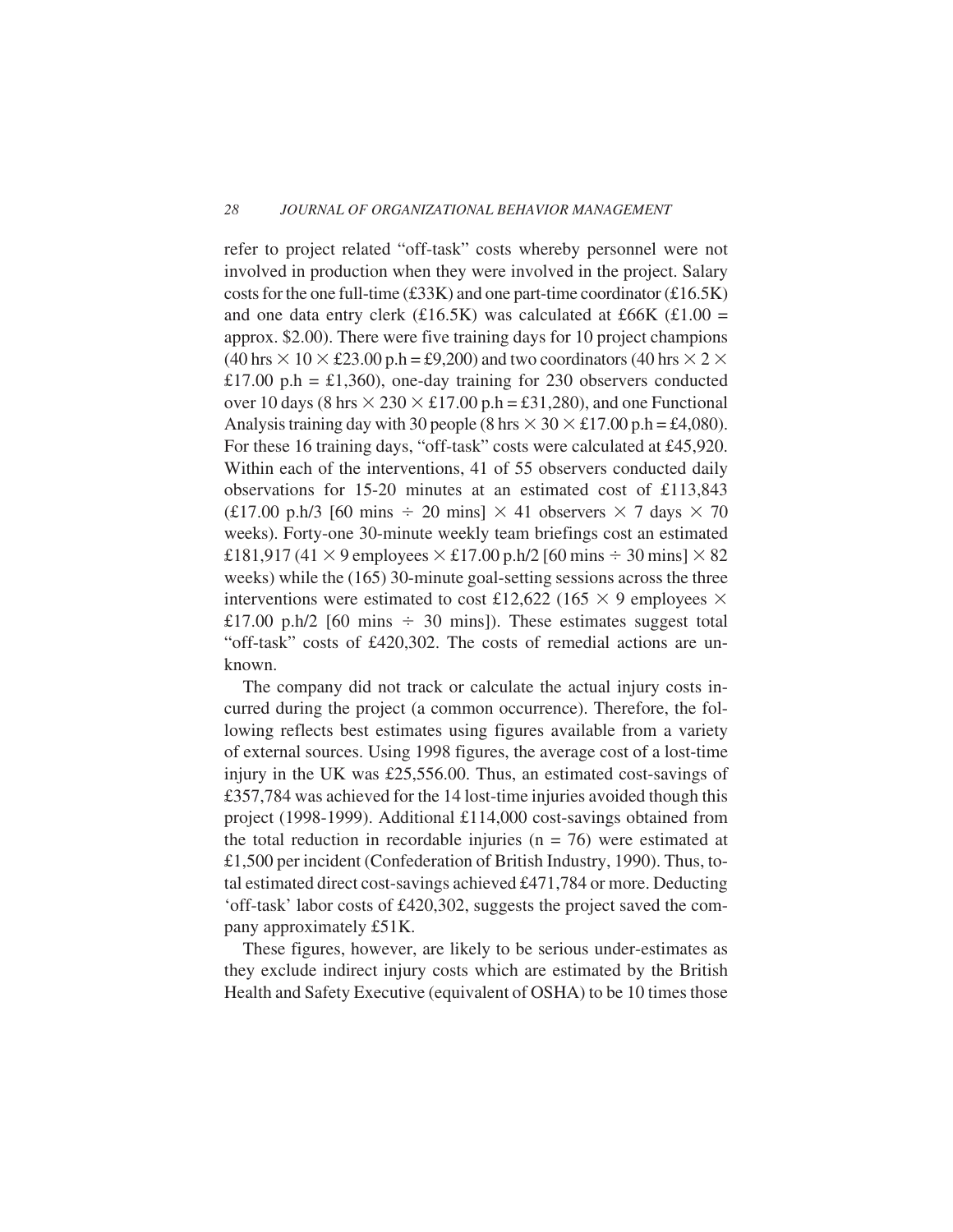of recovered insured costs. Neither do they account for the 12% increase in productivity that tends to accompany a 50% improvement in safety performance (Stewart & Townsend, 1999), and thought to provide an internal rate of return in excess of 30%.

# *Exploratory Analyses*

The main purpose of this study was to explore the effects Observation Frequency (OF) and Visible Ongoing Support (VOS) might have on the observed percent safe score. As there are no specific hypotheses about the direction of the relationships between the variables, two-tailed tests for all Pearson product-moment correlations (*r*) are reported.

*Safety Performance and Visible Ongoing Support.* Correlations between safety performance and VOS were statistically significant for all three interventions (see Table 3). The coefficient of determination  $(r^2)$ for these variables indicated common variance of 52% ( $r = 0.72$ ,  $p <$ .001) during the first intervention;  $34\%$  ( $r = .58$ ,  $p < 0.01$ ) during the second intervention and  $22\%$  ( $r = 0.47$ ,  $p < 0.05$ ) during the third intervention. Although the magnitude of the relationships is very large, it is difficult to ascertain the direction of effect. Results of other studies (Robertson et al., 1999), however, support the notion VOS exerts a substantial impact on safety performance, but this study indicated this effect might diminish over time.

*Safety Performance and Observation Frequency.* Table 5 reports small non-significant correlations between safety performance and ob-

|                                                  |  |  | SP/VOS $r^2$ p < .05 SP/OFR $r^2$ p < .05 OFR/VOS $r^2$ p < .05 |     |
|--------------------------------------------------|--|--|-----------------------------------------------------------------|-----|
| lnt.1 0.72 .52 .001 0.37 .14 n.s 0.21 .04 n.s    |  |  |                                                                 |     |
| Int.2  0.58  .34  .01  0.36  .13  n.s  0.36  .13 |  |  |                                                                 | n.s |
| lnt.3 0.47 .22 .05 0.26 .07 n.s 0.40 .16 .05     |  |  |                                                                 |     |

TABLE 5. Individual Correlations for All Variables by Intervention

SP = Safety Performance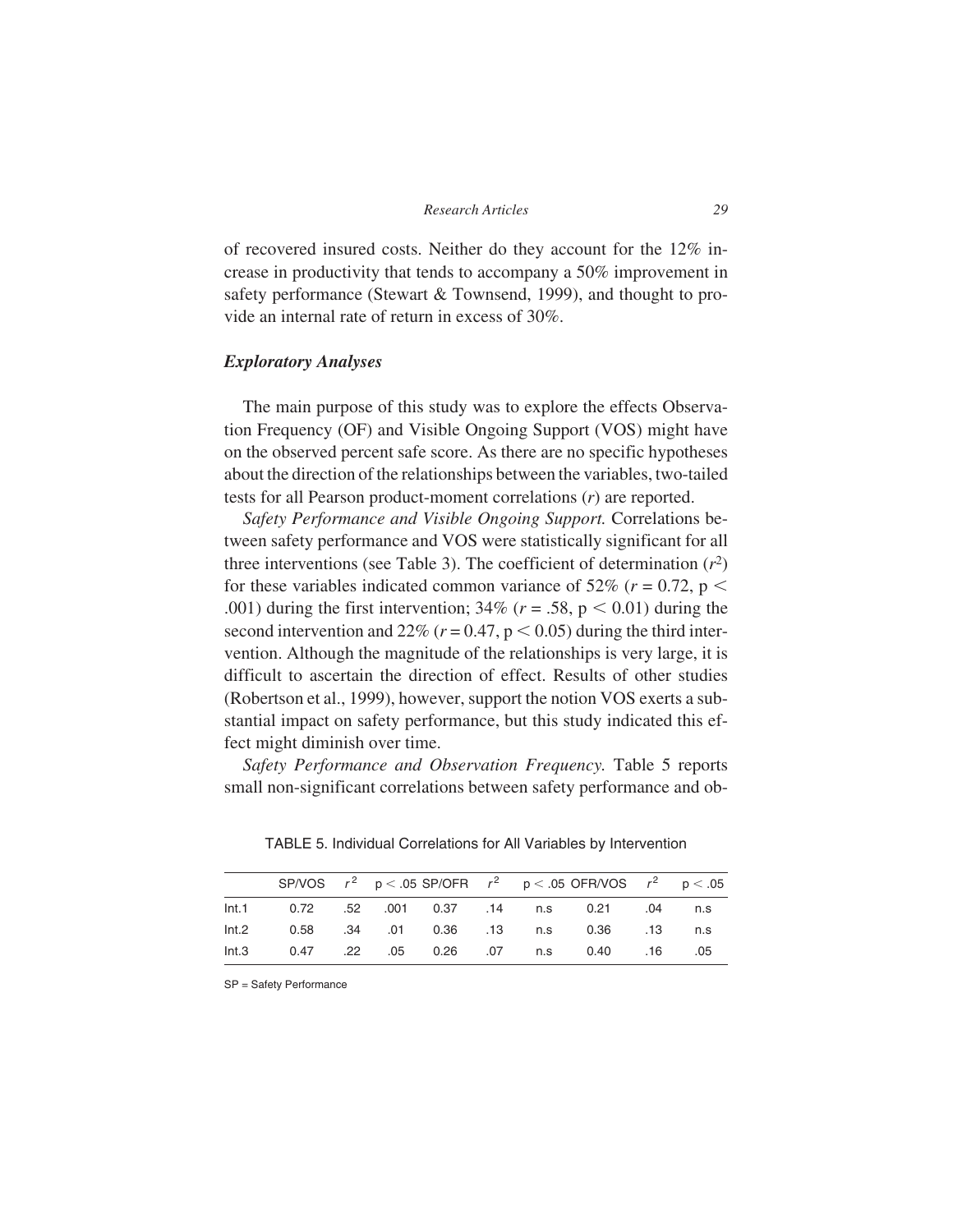servation frequency for all three interventions. The coefficient of determination (*r*2) between Safety Performance and OF across all three interventions indicated only 7-14% of the variance is common to both factors (first intervention  $r = 0.37$ , n.s); second intervention  $r = 0.36$ , n.s.); third intervention  $r = 0.26$ , n.s.). This suggests observation frequency *per se* was not necessarily related to the safety performance of those employees observed. However, increased numbers of observations (i.e., daily) may help determine the reliability (Bausell, 1986) of the observed percent safe scores and affect an observer's behavior (Alvero & Austin, 2004).

*Observation Frequency and Visible Ongoing Support.* Small nonsignificant correlations between Observation Frequency and Visible Ongoing Support were obtained in the first and second interventions (first intervention:  $r = 0.21$ , n.s; second intervention:  $r = 0.36$ , n.s.). A significant correlation was obtained for the third intervention  $(r =$ 0.40;  $p < 0.05$ ). The coefficient of determination  $(r^2)$  for VOS and OF across all three interventions indicates common variance of between 4-16%. This result suggests VOS is not related to OF *per se* (Contrary to Cook & McSween, 2002) although the magnitude of this relationship does appear to increase over time.

# *DISCUSSION*

Ongoing managerial support behaviors, reported by employee observers in this study, appeared to be important *mediating* variables for behavioral safety interventions. The study results were consistent with a behavioral study in the British construction industry (Robertson et al., 1999), which used behaviorally anchored rating scales. However, the correlations obtained in the present study are of a larger magnitude which may have been due to the different measurement methods (i.e., perceptual ratings vs. behavioral measurement) used in combination with situational differences between a fluid (construction) and static (manufacturing) environment. The study results also supported the wider literature asserting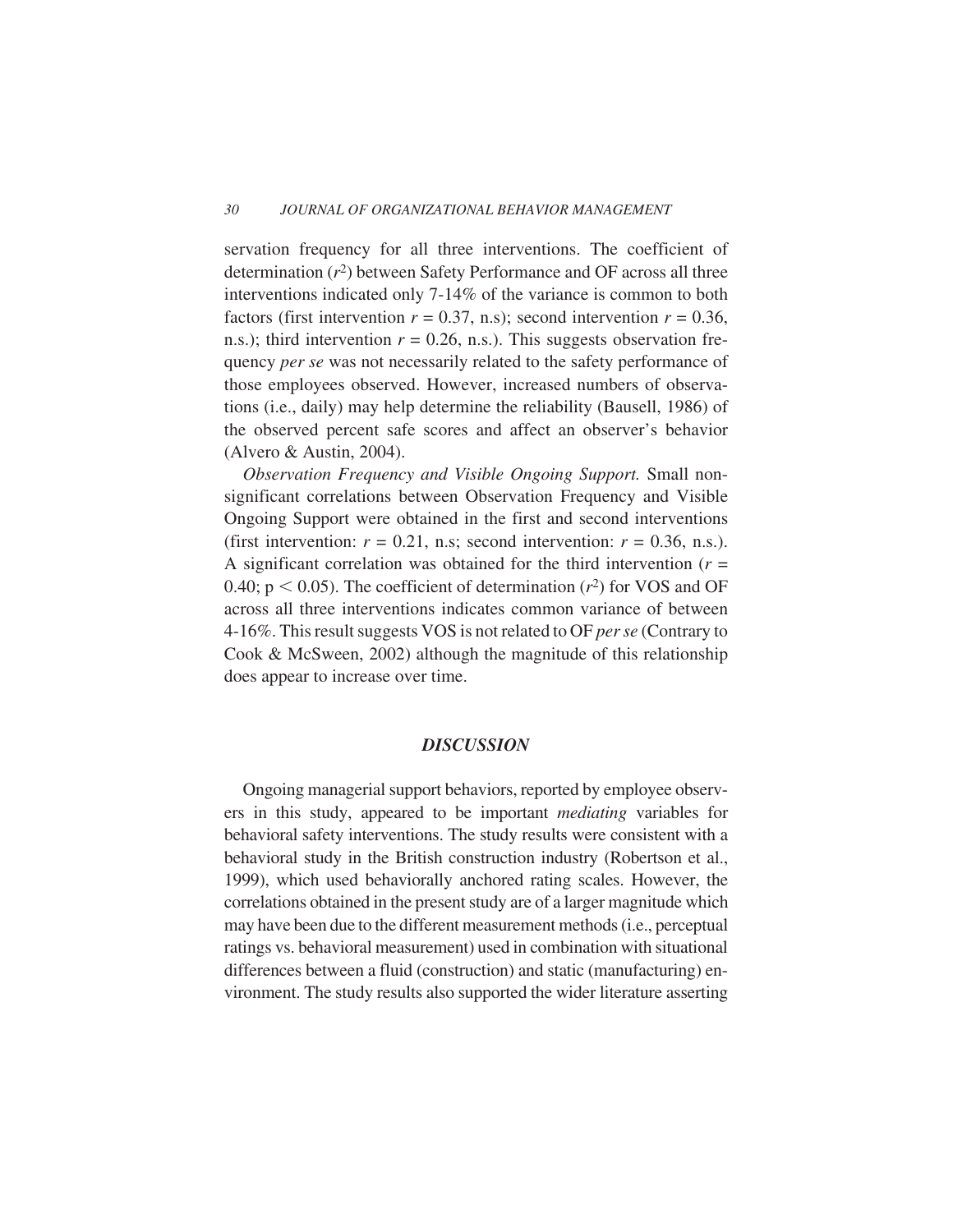management commitment is essential for organizational interventions to succeed (Cohen, 1977; Rodgers et al., 1993).

The correlations indicated the association between VOS and the percent safe score diminished over time. It may be argued this is simply a statistical artifact related to possible range restrictions rather than a diminished relationship (i.e., the mean percentage scores for both variables are high in the third intervention, which may have lowered the correlation). This latter aspect appears unlikely as Pearson correlations take into account the *direction* for each set of scores, but are unrelated to the size of either mean score on which it is computed.

In this study, a perusal of the graphs shows percent safe scores increase, while VOS scores simultaneously decrease (toward the end of interventions two and three). Thus, each set of scores diverge. However, Pearson correlations are also based on standardized scores, which are used to test for the relative distance from their sample mean score (i.e., variance). All other things being equal, the greater the variability, the greater the size of correlation (Glass & Hopkins, 1996). Calculation of the coefficient of variation (the standard deviation divided by the mean, multiplied by 100) expresses variability as a percentage of the mean. This showed variance shrinkage for both percent safe (Intervention 1: 10.34%; Intervention 2: 10.23%; Intervention 3: 8.76%) and VOS (Intervention 1: 21.34%; Intervention 2: 8.67%; Intervention 3: 6.97%) over the three interventions, which may partially explain the reductions in size of correlation across time.

A partial explanation may also reside in managerial time constraints in combination with the percent safe score reaching levels in the mid-1990s. This may have led managers to question the need to continue high levels of support. The diminishing levels of project champion support over the three interventions may also have contributed to this.

The apparent diminishing effect of VOS on behavior might also involve the remedial action rate. VOS largely represents management supportive behavior in one form or another (i.e., accompanying observers, allowing time for feedback meetings, or fixing things). During the study, the site completed 151 of 216 actionable items (at a fairly constant rate across the three interventions). It seems reasonable to speculate,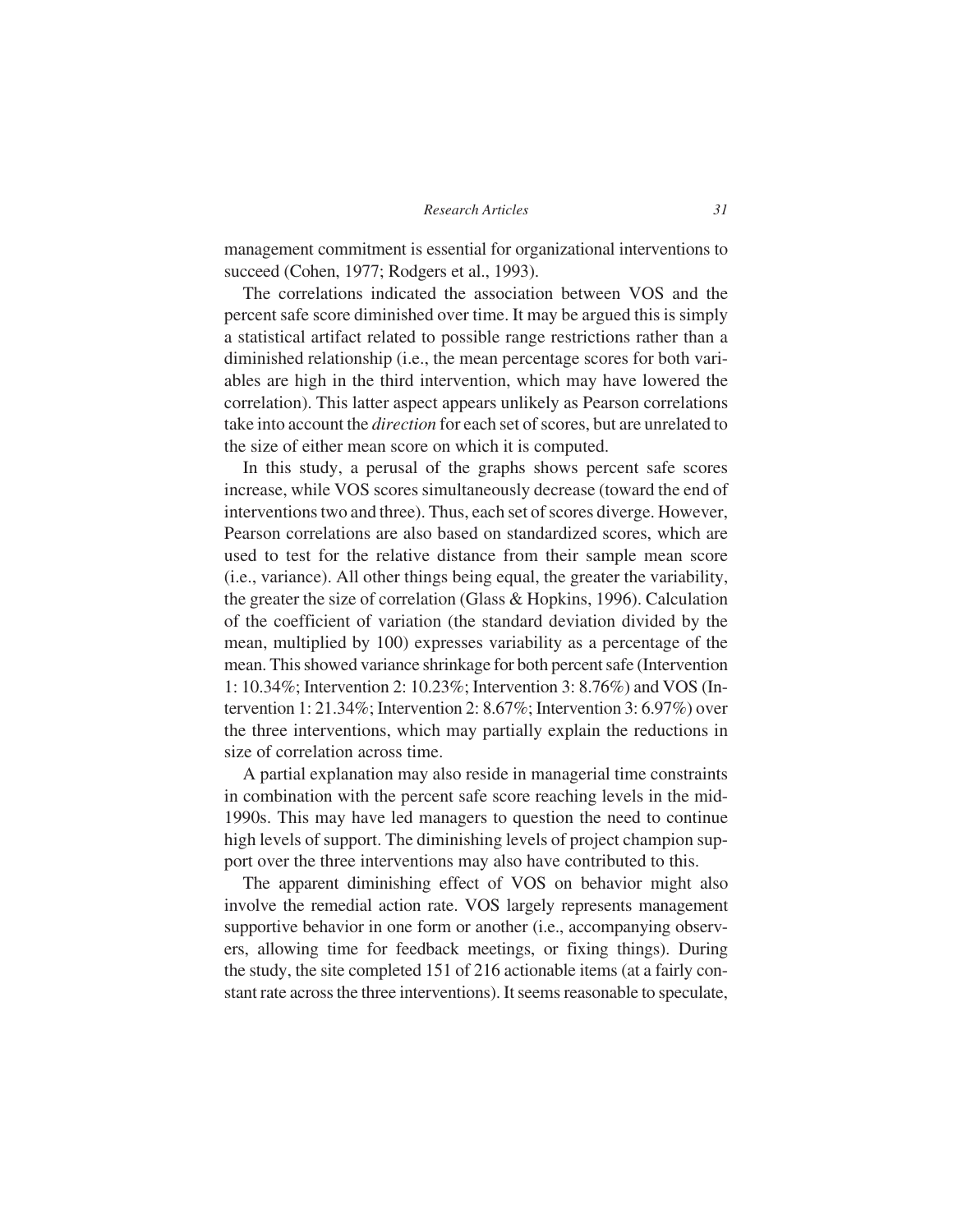therefore, that addressing these situational items (i.e., reducing unsafe conditions) positively influenced safety behavior by reducing the opportunity for people to behave unsafely.

Over a period of time, the fix rate may have reached a ceiling whereby system fixes would no longer exert the same impact on behavior that may have been experienced in the early stages of the project. At the same time, this reduced opportunity for fixing things may have been reflected in lower recorded weekly VOS levels, which in turn appears to demonstrate a diminishing effect of VOS on safety performance.

A complementary explanation for the overall strength of relationship between VOS and safety performance was formal weekly feedback. One VOS behavior monitored was whether weekly feedback briefings took place for each workgroup. One of the most robust findings in the behavioral safety literature is the effect of feedback on performance, whether graphic (Duff et al., 1993), verbal (Zohar, Cohen, & Azar, 1980) or written (Cooper et al., 1994). Because regular weekly briefings took place reliably about 90% of the time, the study findings could reflect the effects of the feedback delivered during the meetings (Algera, 1990) rather than management commitment *per se* (Robertson et al., 1999; Rodgers et al., 1993).

It would be useful if future research simultaneously assessed the effects of each feedback mode and individual components of management's commitment (e.g., remedial action rates, observer support) to help determine which variables exert the greatest influence on behavioral safety performance *per se.*

# *Commitment and Observation Relationships*

Although there was a consistent relationship between Visible Ongoing Support (VOS) and observed safety performance, this was not the case between VOS and Observation Frequency (OF). Expectations were that VOS would help maintain the daily observation frequency levels requested (Cook & McSween, 2000). Instead, OF was substantially higher for the first intervention when there were lower levels of managerial commitment. Observation rates then reduced in the second intervention by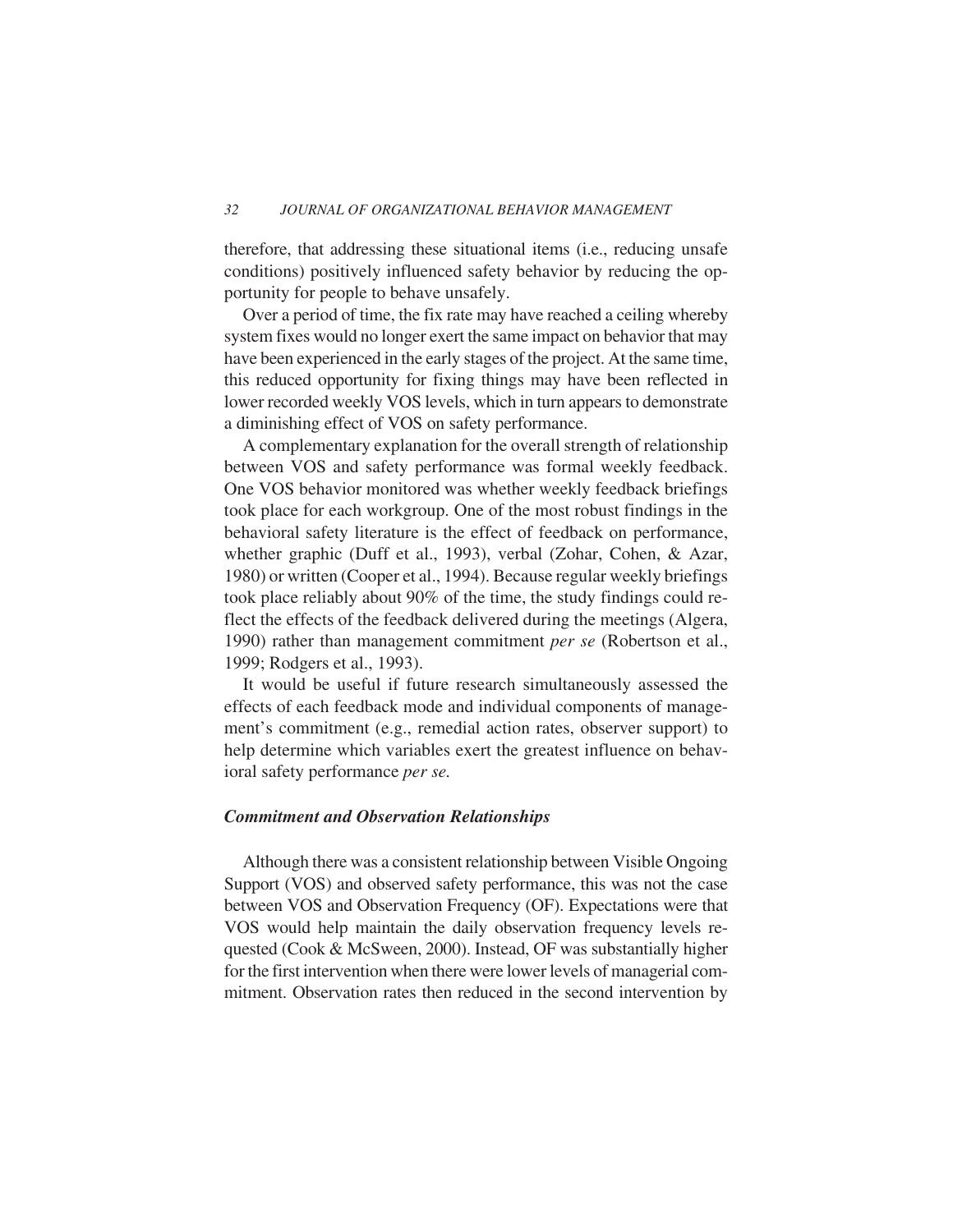about 12% points and stabilized at this level for the third intervention at the same time as management commitment was increasing substantially. This convergence could provide a simple explanation why it appears the VOS/OF relationship strengthens as the VOS/Performance relationship weakens.

Unlike the Cook and McSween (2000) study which found that high supervisory involvement increased the percentage of employees conducting observations, this study found the opposite (i.e., despite VOS increasing, OF decreased during interventions two and three). The difference is likely related to study design: Supervisors were observers in their own right in Cook and McSween's study. In this study, a linemanager was asked only to conduct a paired observation with an existing employee observer once per week. Thus, there was a fundamental difference in the rationale and processes involved. However, it would be useful if future research extended the VOS measures to include many other types of managerial support behaviors (e.g., encouraging observations), and ascertain their effect on observation frequency.

# *Observation Frequency*

Komaki et al. (1978) suggested three observations a week are sufficient to represent an accurate picture of safety behavior, but presented no empirical evidence as to why this is the case. Some data presented in various commercial behavioral safety literatures suggest there is a strong relationship with high levels of OF and injury reduction, but such data have yet to be reported in the scientific literature. This study found a very weak relationship (see the section below discussing injury reduction).

This study also failed to find any statistically significant relationships between OF and Percent Safe. In part, this may be due to methodological factors. The relationship is likely to be much stronger when there are many employees conducting "peer-to-peer" observations. However, the approach adopted here used individual observers who monitored their workgroups on a daily basis. This has probably contributed to insufficient variation in Observation Frequency between interventions.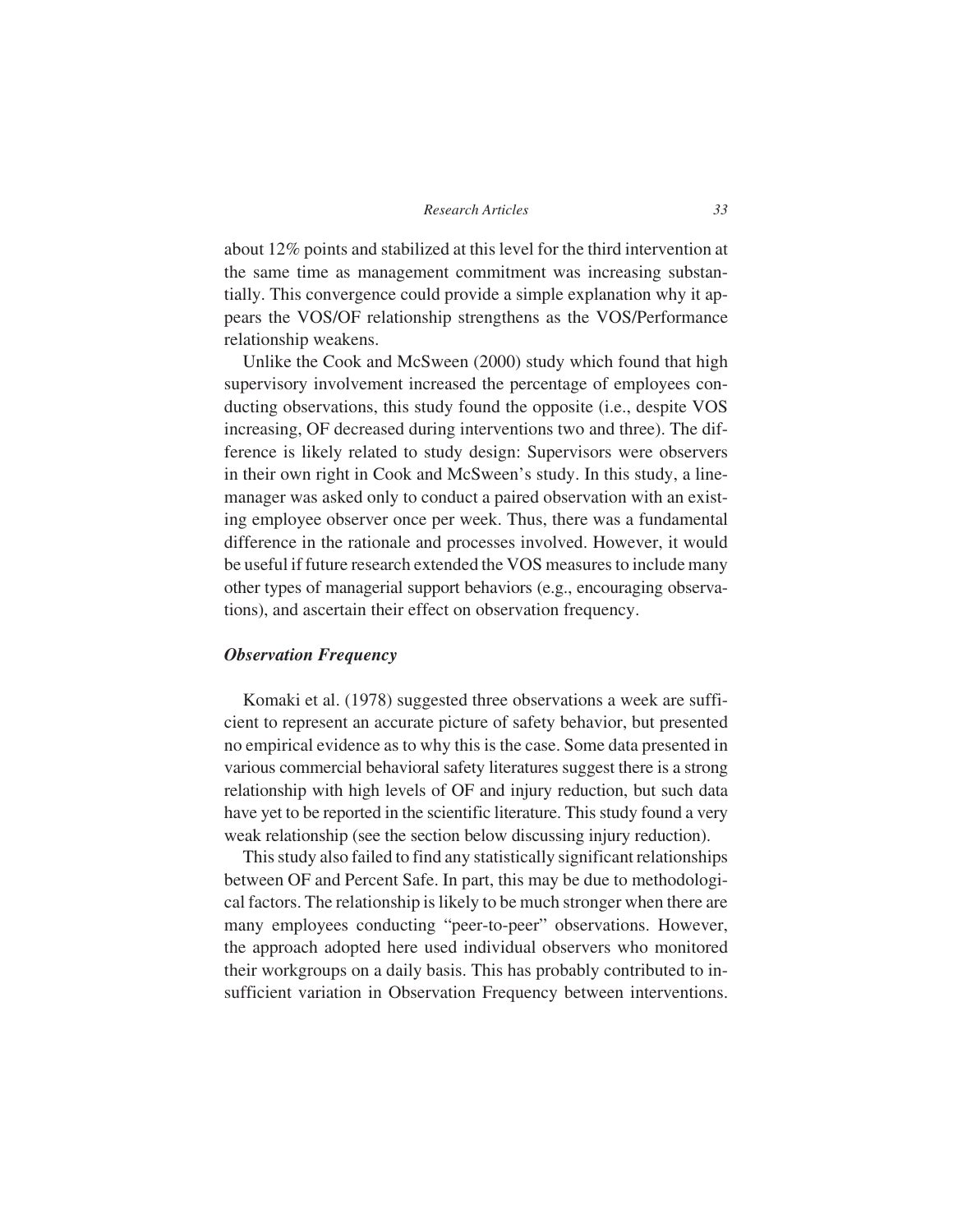Future research comparing the two approaches while systematically manipulating OF would be useful.

Nonetheless, some relationship was expected, given the increased opportunities presented for employees to experience individual consequences (e.g., verbal feedback) after a fellow employee's observation. Correcting or positively reinforcing safety behavior at the time of occurrence significantly improves performance (Fellner & Sulzer-Azaroff, 1984, Hopkins et al., 1986; Zohar et al., 1980). Unfortunately, measurement of the observer's frequency of verbal feedback did not occur on a weekly basis. However, self-report anecdotal evidence collected during a behavioral safety process audit by the author indicated approximately 50% of observers were giving regular verbal feedback to their colleagues at the point of observation. This audit finding may partially be reflected in the coefficients of determination (*r*2) obtained in each intervention, suggesting there is a small non-significant overlap between Observation Frequency and percent safe: observation frequency helps determine the amount of verbal feedback provided. In turn, the verbal feedback helps to improve the levels of percent safe.

One explanation for OF differences across the interventions is that the initial observers were mostly union safety representatives who had been actively engaged in trying to improve safety prior to the study, and had previously demonstrated they were more committed to safety than others were. Observers from the later interventions were drawn from the workgroups, and had not previously been actively engaged in prior safety improvement activities. Hence, their underlying commitment to safety could have been somewhat lower. Further research focusing on observer commitment to a behavioral safety process should help to clarify the effects on both safety performance and Observation Frequency.

# *Injury Reductions*

The decreases in injuries reported in this study are in line with those reported in Krause et al. (1999) for the first five years of operation, but less than that found in other studies (e.g., Cooper et al., 1994; Fellner & Sulzer-Azaroff, 1985; Laitinen et al., 1999). Explanations for this may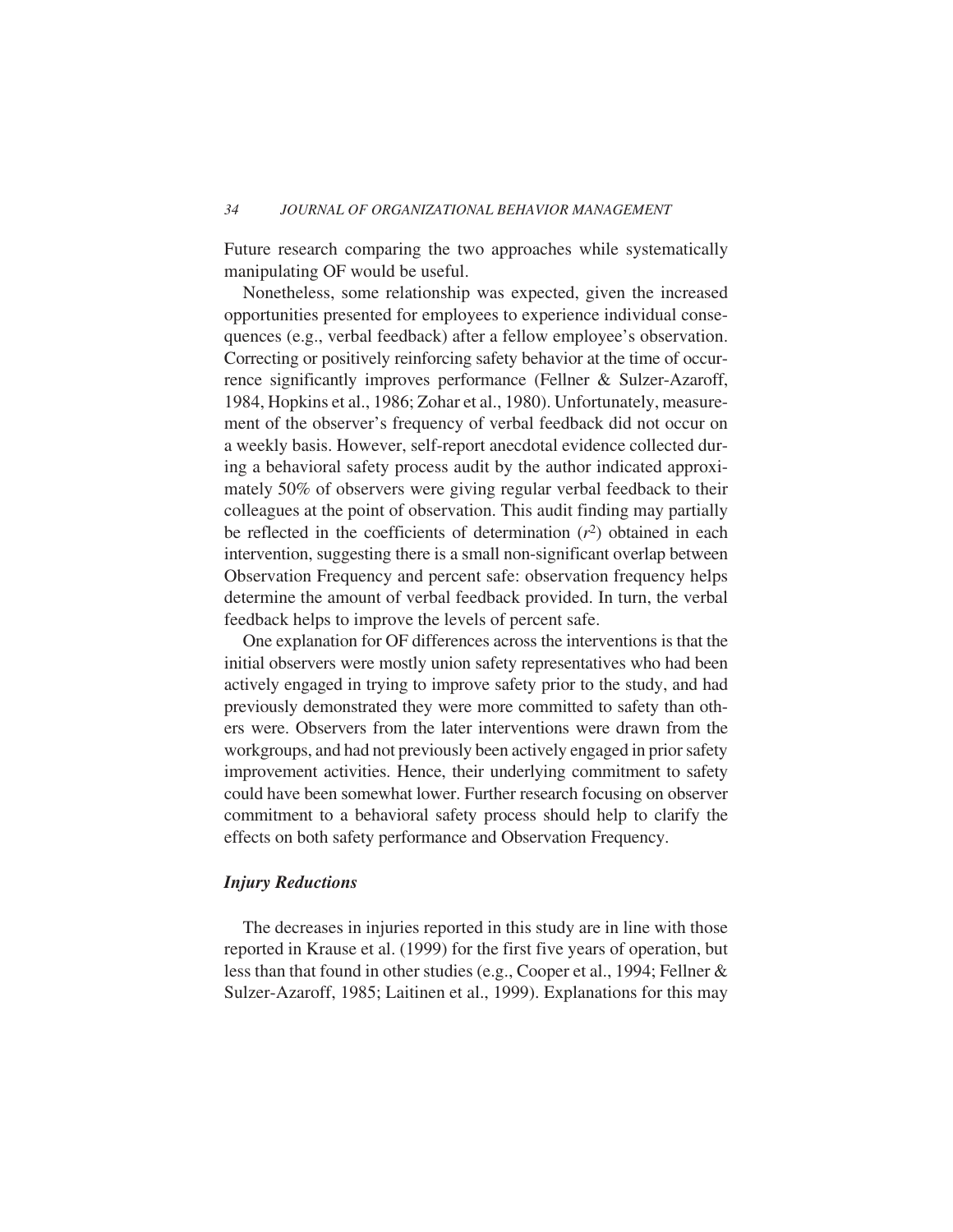reside in the plant maintenance shutdowns that occurred during the study. For example, abrupt decreases occurring in the percent safe score during the first and last interventions were due to an extra contractor workforce arriving on site (for up to two weeks) from another European country (the machinery was built in this other country, and their personnel were the only ones trained and authorized to maintain it). Any injuries experienced by these contractors were recorded as though they occurred to directly employed personnel. Three percent of these contractors were involved in accidents during the shutdowns. Alternative explanations may reside in the different prevailing safety cultures (Cooper, 2000) of other study locations, although the impact of safety culture, or readiness assessments on behavioral safety processes is another issue still awaiting scientific enquiry (Cooper & Phillips, 2004).

In this study small, negative non-significant correlations were also obtained between the number of injuries, observation frequency, VOS, and percent safe. Cumulatively, all three variables only accounted for some 12% of the overall variance in the number of injuries. However, the percent safe result mirrors that obtained in Cooper et al. (1994), but is contrary to the findings of Reber and Wallin (1983) and received wisdom. Cooper et al. found much stronger relationships for sickness absenteeism and machine downtime, but did not examine observation frequency or VOS. In this study, the non-significant relationships between the number of injuries, and OF and VOS suggest that some other factor not yet measured, is responsible for actual injury reductions. It is recognized that the company's other safety initiatives would also have exerted some impact on injuries. Nonetheless, the lack of a clear inverse relationship between the percent safe scores and injuries is particularly puzzling: If approximately 90% of injuries involve employee behavior as is often asserted (e.g., Heinrich, 1931), then a strong relationship should be obtained when an intervention is focused on those injury-causing behaviors. Potentially, the remedial action rate and/or frequency of feedback and/or combinations of feedback mechanisms (e.g., graphical, verbal, and written) may exert strong mediating effects on the safe behavior and injury relationship, but the issue remains to be examined scientifically.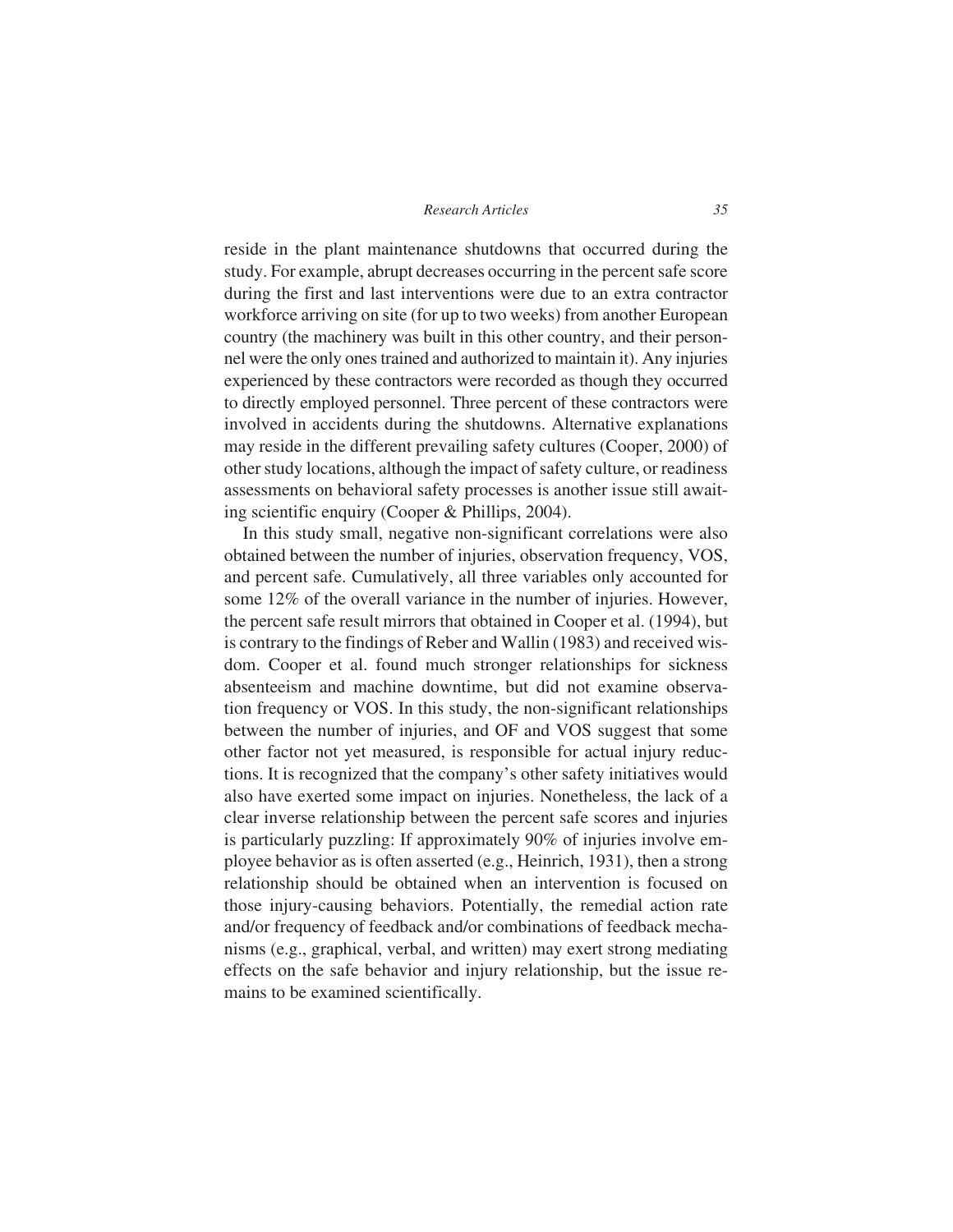# *Limitations*

Although an employee-led implementation is a significant strength of this study, a major scientific limitation relates to the lack of formal inter-observer agreement data. Attempts to calculate inter-observer reliability met with strong resistance from the company. For them, the important factor was employees were getting involved in safety *per se*. They did not want to create the impression that line-managers or others were overseeing the accuracy of observation, as this could reflect a lack of trust. However, VOS measures did evaluate the extent to which line-managers and the project team accompanied observers. This tactic was intended to help ensure observation accuracy as inconsistencies could be more easily highlighted and discussed during such paired observations.

The company also wanted to minimize the possibility of "faked" observations. Although the possibility of "faking" remains, almost all the observers would have to have consistently faked their observations over the whole study period to affect the study results. Because the timing of accompanied observations was unpredictable, (i.e., managers did it when they could find the time in their busy schedules) it is unlikely there was any systematic attempt at "faking." Additionally, project coordinators conducted post-hoc comparisons on between-shift observation data in a deliberate attempt to look for potential faking.

Wherever possible, however, future employee-led studies should explicitly calculate inter-observer reliability scores to assess the extent to which they co-vary with the percent safe scores. It may also prove useful to conduct weekly line-management inspections to provide independent evidence of accuracy in the observed safety performance scores.

It could be argued the study did not allow a true return to baseline between interventions as the observation process itself is an independent variable. However, as indicated by Duff, Robertson, Cooper, and Phillips (1993) in a 12-month large-scale study on six construction sites utilizing a true ABABA multiple-baseline design (e.g., Komaki & Goltz, 2001) on each site for three categories of safety behavior introduced four weeks apart, performance does not necessarily return to pre-intervention levels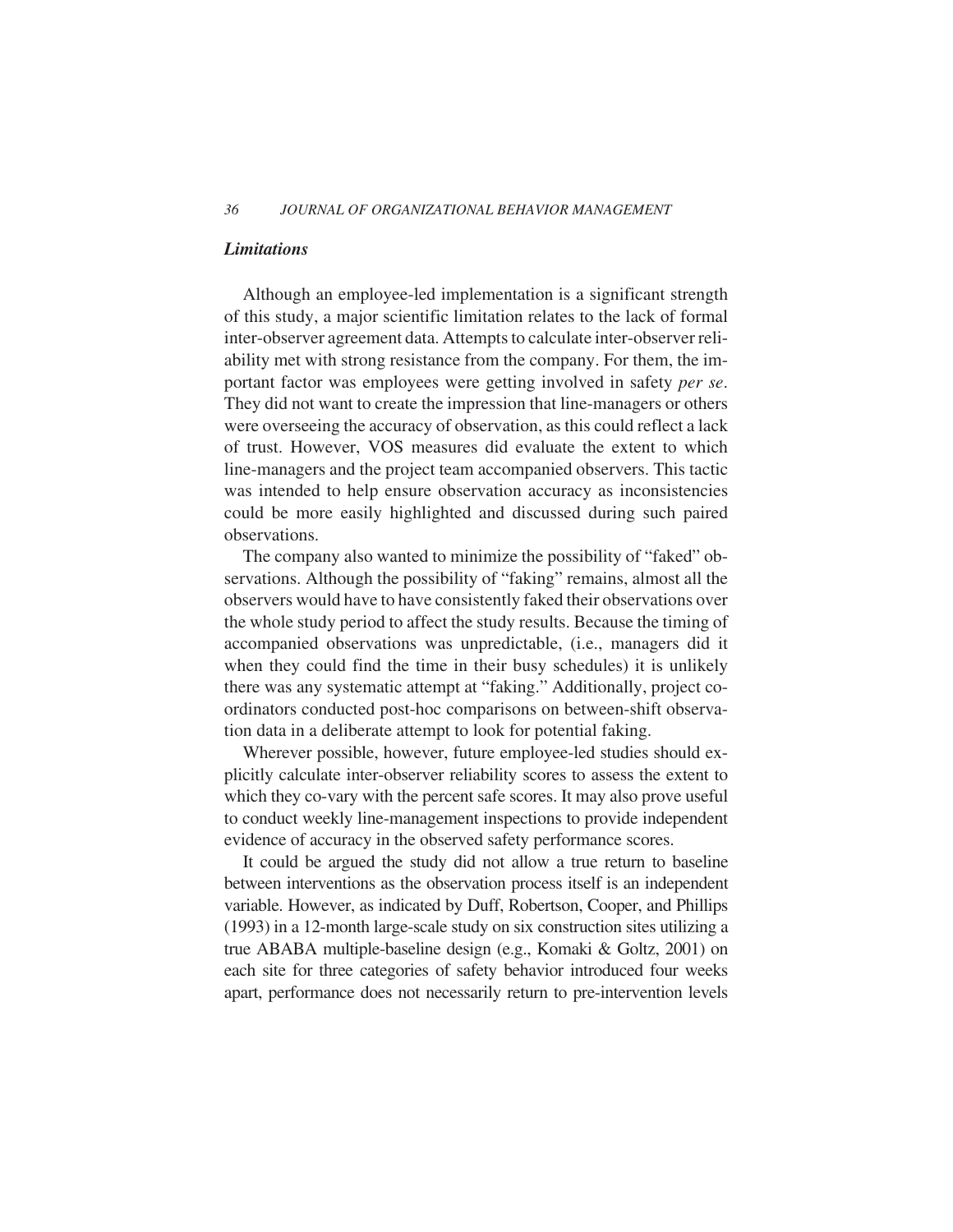during withdrawal periods (Komaki et al., 1978). Rather, a time lag factor may lead to continuing performance increase for a few weeks before diminishing. In this study, therefore, a performance "dip" was expected after the four weeks "baseline" period, not during the baseline period itself.

It should also be noted that different observers and checklists were used for each of the interventions, and the behaviors constituting the dependent variable changed across the three interventions. Although a scientific limitation, these changes are desirable from a practical point of view. Employees indicate that four to six months is sufficient time for them to be an observer, and that someone else in the workgroup should become the workgroup observer as active observers "retire." Equally, when continuously recording a particular behavior as 100% safe, there is not much point in keeping it on a checklist *ad infinitum*. In most workplaces, many other unsafe behaviors need addressing, particularly with the introduction of new work methods, materials technologies, and equipment. Thus, the changes in personnel and checklists are a deliberate strategy to help maintain the process over the longer term by ensuring periodic refreshment of the system. This may be an important aspect of employee-led behavioral-safety systems with a goal to improve people's safety behavior in the workplace and reduce the company's injury rates. This study appears to have succeeded in both these respects. However, there is an argument that these changes confound the OF and observed percent safe results, respectively.

Further limitations relate to Visible Ongoing Support. Although this was a first attempt, it can be argued the VOS measure used in this study was a weak proxy measure of management commitment and support. First, a simple yes/no response format presents problems associated with restriction of range in the scores. Second, some of the items may have been vague which allowed for different interpretations among observers. Third, VOS was only measured once per week. Greater variation in scores may have been achieved if this had been measured daily, or the number of instances of support during the week was recorded. Fourth, the lack of feedback to managers concerning VOS may have affected the levels of support demonstrated.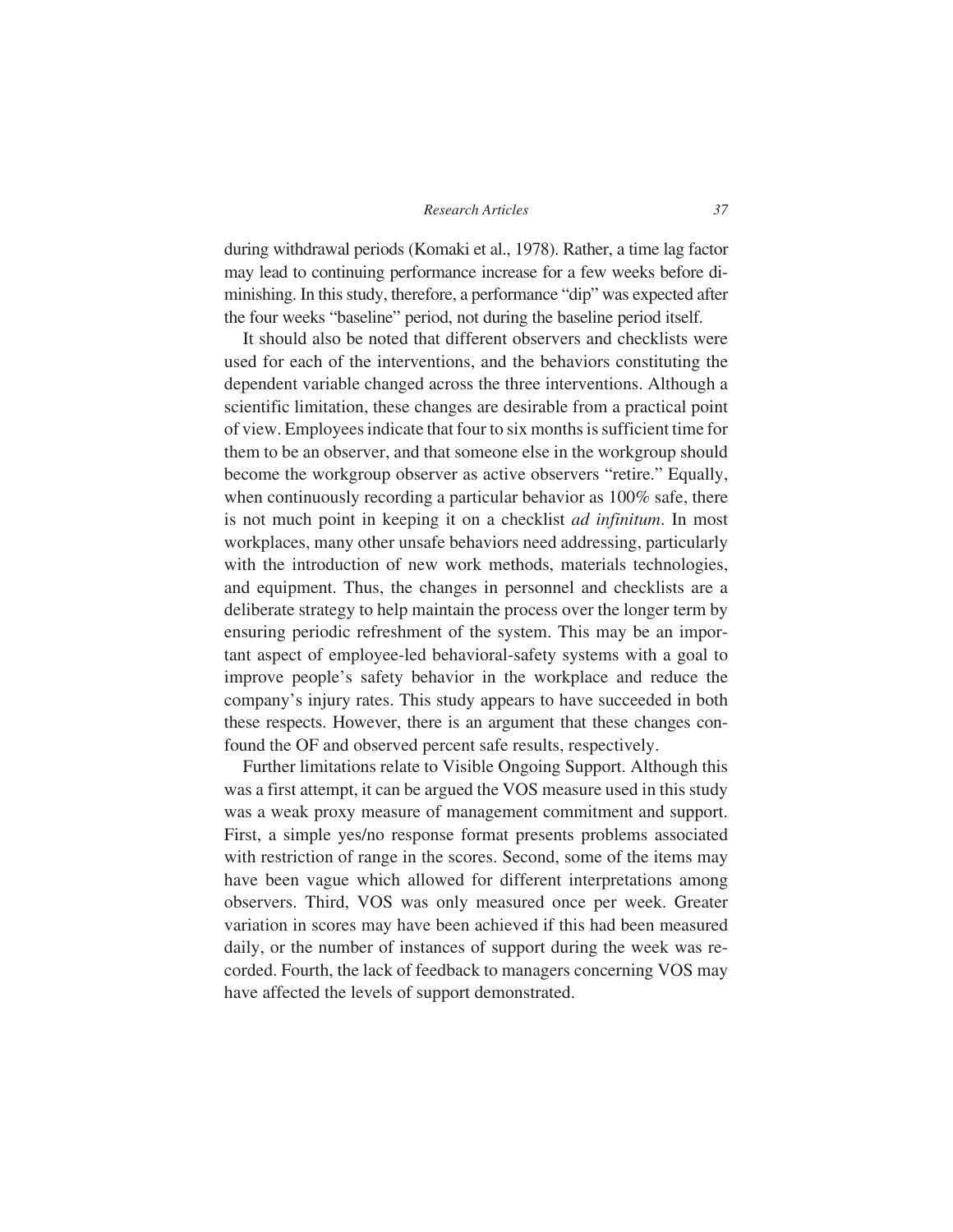Conceivably, the effects of VOS on performance could have been greater and more consistent had feedback been provided. The project coordinator merely used the data to ensure events were occurring as planned and attempted to encourage those people who did not exhibit the requisite supportive behaviors. Future research examining VOS might usefully develop measures using a greater range of specific support behaviors that independently target senior, middle, and front-line management levels; extend the range of scores; measure support on a more frequent basis; ask managers to set VOS targets and provide regular VOS feedback.

# *CONCLUSION*

The study results add to the literature by highlighting the apparent importance of management's commitment on behavioral safety performance. The study also provides some insight into the complexity of employee-led implementations that give rise to some serious issues awaiting scientific inquiry. There is a sufficiently robust body of evidence to show that behavioral safety is effective, but there is a distinct lack of evidence available about individual components of these interventions and the interactions between them. The lack of empirical evidence regarding the most fundamental component (i.e., observation) reveals the extent of this paucity of scientifically relevant applied research.

# **REFERENCES**

- Algera, J.A. (1990). Feedback systems in organisations. In C.L. Cooper & I.T. Robertson (Eds.), *International review of industrial and organizational psychology, Vol 5,* (pp. 169-193). Chichester: John Wiley and Sons.
- Alvero, A.M., & Austin, J. (2004). The effects of conducting behavioral observations on the behavior of the observer. *Journal of Applied Behavior Analysis, 4*(4), 457-468.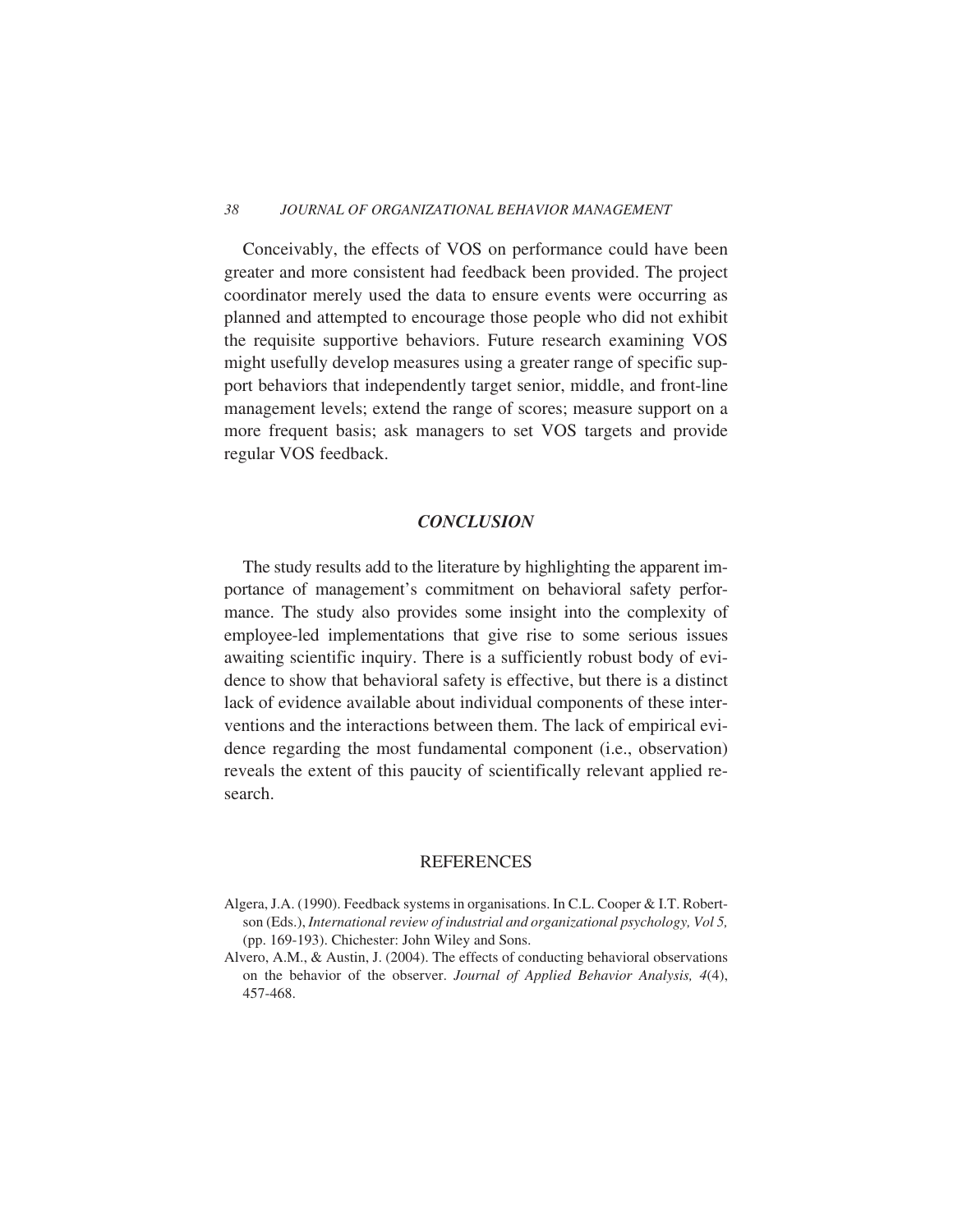| Research Articles | 39 |
|-------------------|----|
|-------------------|----|

- Austin, J. (2000). Some thoughts on the field of organizational behavior management. *Journal of Organizational Behavior Management, 20*(3/4), 191-202.
- Bandura, A. (1986). *Social foundations of thought and action*. Englewood Cliffs, NJ: Prentice Hall.
- Bausell, R.B. (1986). *A practical guide to conducting empirical research*. NY: Harper & Row.
- Buchan, R., McAra, D., Milne, A., & Heneghan, P. (1999) Drilling safety leadership: An experiment in experiential learning creates opportunities for enlightenment. *Offshore Europe Conference, Aberdeen, Scotland. 7-9 Sept. Society of Petroleum Engineers, SPE 56979.*
- Cohen, A. (1977). Factors in successful occupational safety programs*. Journal of Safety Research, 9*(4), 168-178.
- Confederation of British Industry (1990). *Developing a safety culture*. London: Confederation of British Industry.
- Cook, S., & McSween, T. (2000). The role of supervisors in behavioral safety observations. *Professional Safety, 45*(10), 33-36.
- Cooper, M.D. (1993). Goal-setting for safety. *The Safety and Health Practitioner, 11*, 32-37.
- Cooper, M.D. (1998). *Improving safety culture: A practical guide*. Chichester: John Wiley and Sons.
- Cooper, M.D. (2000). Towards a model of safety culture. *Safety Science, 32*(6), 111-136.
- Cooper, M.D. (2003). Behavior-based safety: Still a viable strategy. *Safety & Health,* National Safety Council, April, pp. 46-48.
- Cooper, M.D, Bissett, M.P., & Walters, S. (1999). *The B-Safe tracking program (2nd ed.)*. Applied Behavioural Sciences, Hull, UK.
- Cooper, M.D., & Phillips, R.A. (2004). Exploratory analysis of the safety climate and safety–behavior relationship, *Journal of Safety Research, 35*, 497-512.
- Cooper, M.D., Phillips, R.A., Sutherland, V.J., & Makin, P.J. (1994). Reducing accidents with goal-setting and feedback: A field study. *Journal of Occupational and Organizational Psychology, 67*, 219-240.
- Cooper, M.D., Robertson, I.T., Duff, A.R., & Phillips, R.A. (1992, January). *An examination of participative and assigned goal-setting in relation to the improvement of safety on construction sites*. Paper presented at the annual British Psychological Society's Occupational Psychology, Conference. Liverpool.
- Daniels, A. C., (1989). *'Performance Management: Improving Quality Productivity through Positive Reinforcement' (3rd ed).* Georgia: Performance Management Publications.
- Duff, A.R., Robertson, I.T., Cooper, M.D., & Phillips, R.A. (1993). *Improving safety on construction sites by changing personnel behavior.* Health & Safety Executive Report Series CRR 51/93. London: Her Majesty's Stationary Office.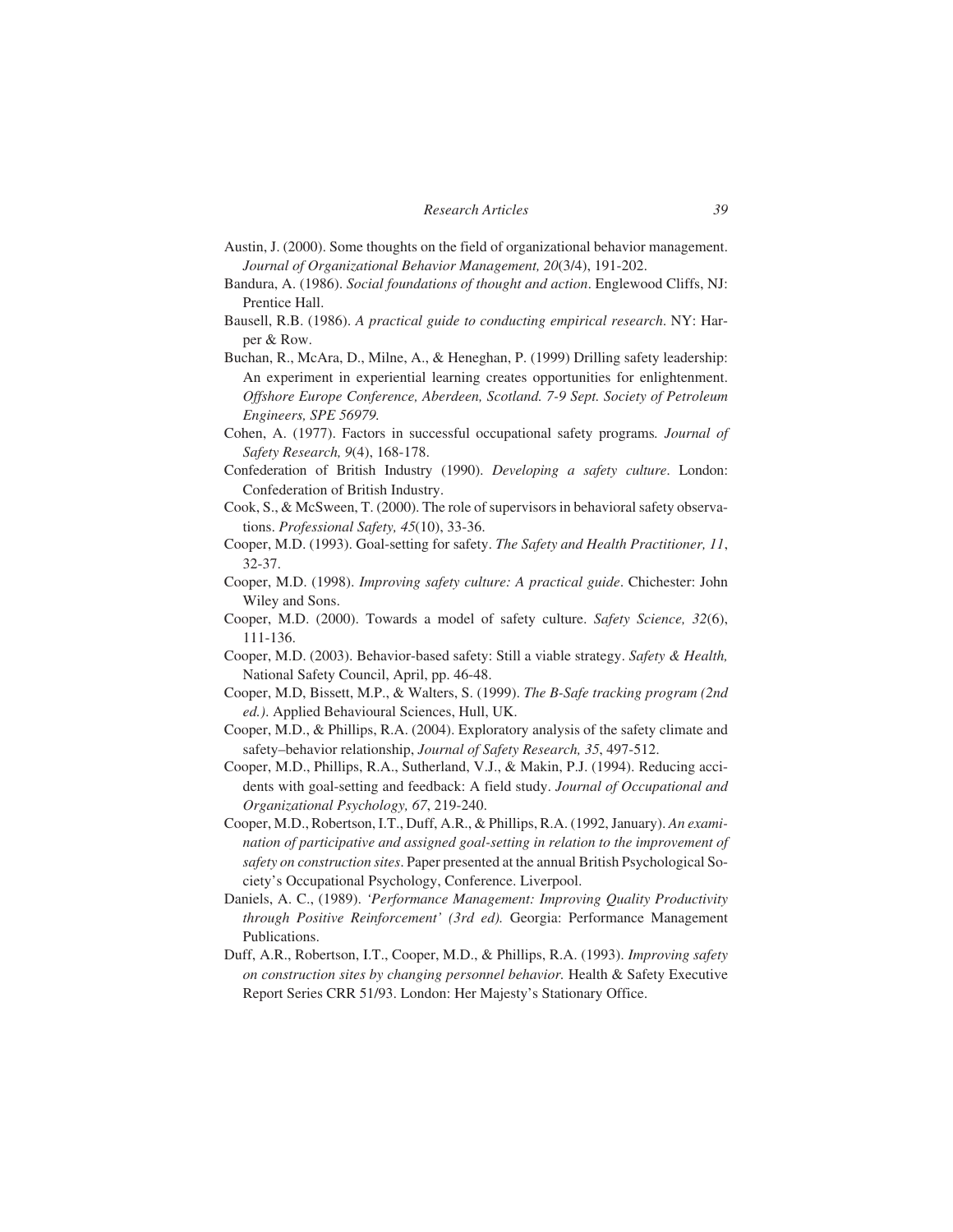- Fellner, D.J., & Sulzer-Azaroff, B. (1984) Increasing industrial safety practices and conditions through posted feedback. *Journal of Safety Research, 15*, 7-21.
- Fellner, D.J., & Sulzer-Azaroff, B. (1985). Occupational safety: Assessing the impact of adding assigned or participative goal-setting. *Journal of Organizational Behavior Management, 7*, 3-23.
- Fox, D.K., Hopkins, B.L., & Anger, W.K. (1987). The long-term effects of a token economy on safety performance in open-pit mining. *Journal of Applied Behavior Analysis, 20*, 215-224.
- Frederick, J., & Lessin, N. (2000). Blame the worker: The rise of behavioral-based safety programs. *Multinational Monitor, 21*, 10-14.
- Glass, G.V., & Hopkins, K.D. (1996). *Statistical methods in education and psychology (3rd ed.).* Boston: Allyn and Bacon.
- Grindle, A.C., Dickinson, A.M., & Boettcher, W. (2000). Behavioral safety research in manufacturing settings: A review of the literature. *Journal of Organizational Behavior Management, 20*(1), 29-68.
- Harper, A.C., Cordery, J.L., de Klerk, N.H., Sevastos, P., Geelhoed, E., Gunson, C., Robinson, L., Sutherland, M., Osborn, D., & Colquhoun, J. (1997). Curtin safety trial: Managerial behavior and program effectiveness. *Safety Science, 24*(3), 173-179.
- Heinrich, H.W. (1931) *Industrial accident prevention.* New York: McGraw-Hill.
- Hollenbeck, J.R., Klein, H.J., O'Leary, A.M., & Wright, P.M. (1989). Investigation of the construct validity of a self-report measure of goal commitment. *Journal of Applied Psychology, 74*, 951-956.
- Hopkins, B. L., Conrad, R. J., Dangel, R. F., Fitch, H.G., Smith, M.J., & Anger, W.K. (1986). Behavioral technology for reducing occupational exposures to styrene. *Journal of Applied Behavioral Analysis, 19*(1), 3-11.
- Kazdin, A. (1982). *Single-case research designs: Methods for clinical and applied settings*. New York: Oxford University Press.
- Komaki, J. L., Barwick, K.D., & Scott, L.R. (1978). A behavioral approach to occupational safety: Pinpointing and reinforcing safe performance in a food manufacturing plant. *Journal of Applied Psychology, 63*, 434-445.
- Komaki, J.L., & Goltz, S.M. (2001). Within-group research designs: Going beyond program evaluation questions. In: C.M. Johnson, W. K Redmon, T.C. Mawhinney (Eds). *Handbook of organizational performance: Behavior analysis and management*. (pp. 81-123). New York: Haworth Press.
- Komaki, J. L., Zlotnick, S., & Jensen, M. (1986). Development of an operant-based taxonomy and observational index of supervisory behavior. *Journal of Applied Psychology, 71*, 260-269.
- Krause, T. (1995).*Employee-driven systems for safe behavior*. NY: John Wiley and Sons.
- Krause, T. R., Seymour, K.J., & Sloat, K.C.M. (1999). Long-term evaluation of a behavior-based method for improving safety performance: A meta-analysis of 73 interrupted time-series replications. *Safety Science, 32*, 1-18.